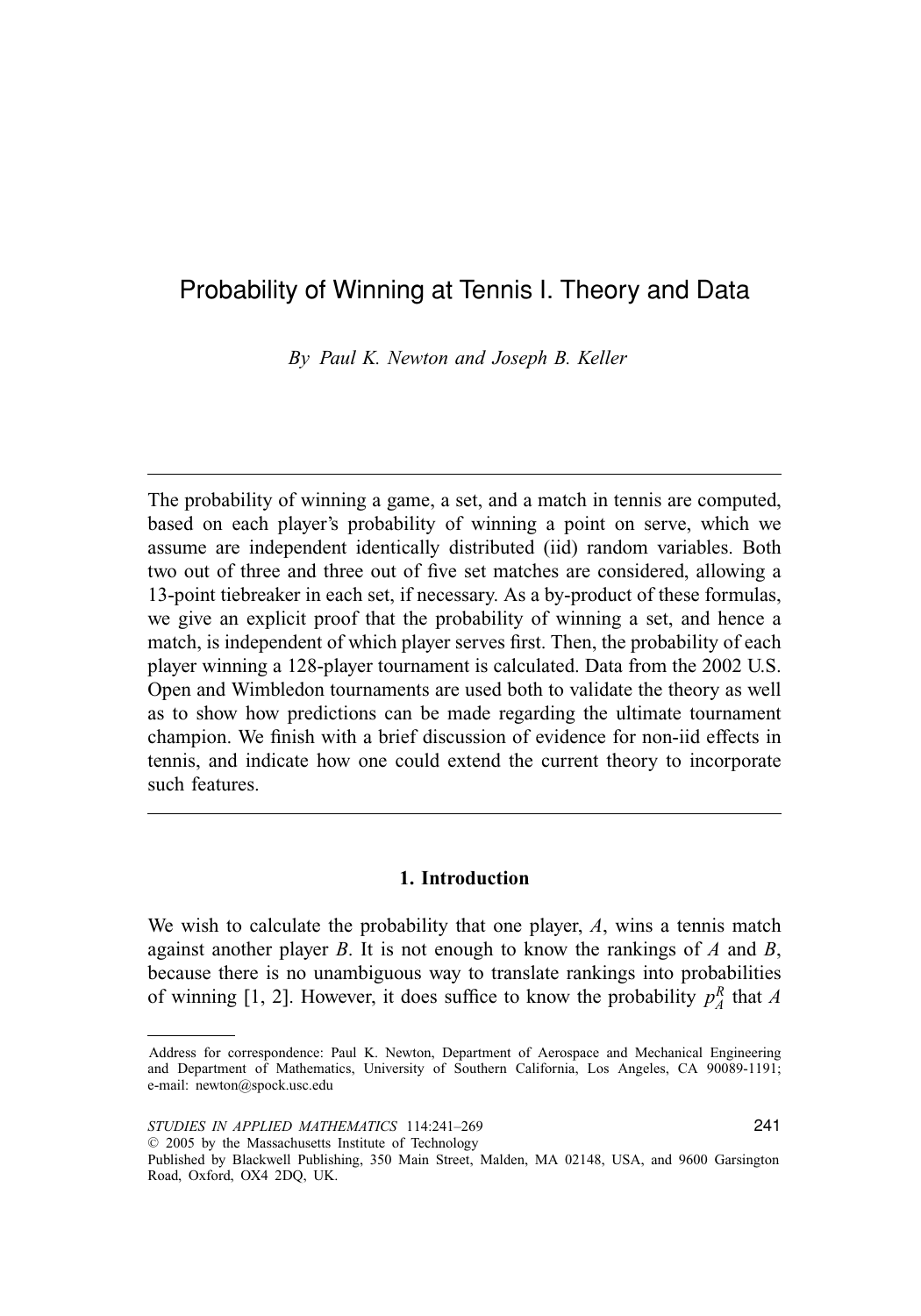wins a rally when *A* serves, and the probability  $p_B^R$  that *B* wins a rally when *B* serves. Such probabilities have been used to calculate the probability of winning a game in other racquet sports, such as racquetball [3], squash [4], and badminton [5]. Models of this type for tennis were first considered by Hsi and Burych [6], followed by Carter and Crews [7], and Pollard [8]. All of these analyses, including ours, treat points in tennis as independent identically distributed (iid) random variables, hence  $p_A^R$  and  $p_B^R$  are taken as constant throughout a match. A recent statistical analysis of 4 years of Wimbledon data [9] shows that although points in tennis are not iid, for most purposes this is not a bad assumption as the divergence from iid is small. Other aspects of tennis that have been analyzed using probabilistic models include optimal serving strategies [10], the efficiency of various scoring systems [11], and the question of which is the most important point [12]. Statistical methods have also been used to study the effects of new balls [13], service dominance [14], and the probabilities of winning the final set of a match [15].

Our formulation unifies and extends some of the previous treatments by the use of hierarchical recurrence relations whose solutions yield the probability that *A* wins a game, a set, or a match against *B* in terms of  $p_A^R$  and  $p_B^R$ . We then calculate the probability that a player in a 128 player single elimination tournament reaches the second, third, ... , or final round, and the probability that a player who has reached the *n*th round will win the tournament. We also provide an explicit proof, based on the solutions of our recurrence relations, that the probability of winning a set or match does not depend on which player serves first.

Of course the probability  $p_A^R$  that *A* wins a rally on serve depends upon the opponent *B* as well as upon *A*. If data are not available for *A* serving to *B*, then data for *A* playing against players similar to *B* can be used. We illustrate this point with data from the 2002 U.S. Open Men's and Women's Singles Tournaments, and from the 2002 Wimbledon Men's and Women's Singles Tournaments. The data, shown in Tables 1 and 2, and in Figure 1, agree well with our theoretical calculation of  $p_A^G$ , the probability that *A* wins a game when *A* serves. In a companion paper (part II), we will compare the theory with Monte Carlo simulations.

A game in tennis is played with one player serving. The game is won by the first player to score four or more points and to be at least two points ahead of the other player. In a set, the players serve alternate games until a player wins at least six games and is ahead by at least two games. If the game score reaches 6–6, a 13-point tiebreaker is used to determine who wins the set, with the player who started serving the set serving the first point of the tiebreaker.<sup>1</sup> Then, the

<sup>&</sup>lt;sup>1</sup>In the U.S. Open, a tiebreaker is used in every set, whereas in Wimbledon, in the French Open, and in the Australian Open, tiebreakers are not used in the third set of a two out of three set match (women's format), or the fifth set in a three out of five set match (men's format).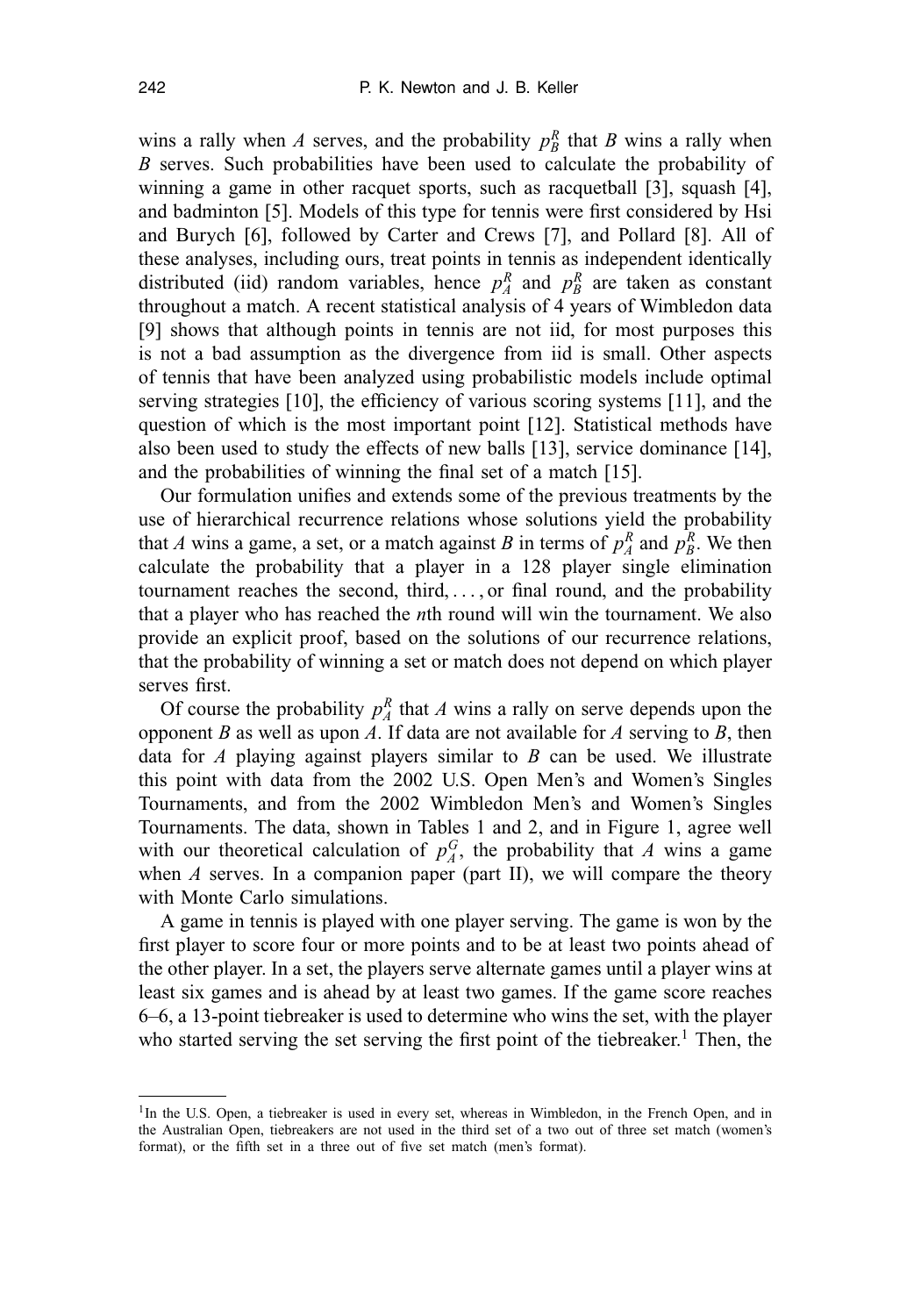| Player       | A   | В   | C   | D   | E    | F    | G    |
|--------------|-----|-----|-----|-----|------|------|------|
| Women        |     |     |     |     |      |      |      |
| S. Williams  | 240 | 349 | 52  | 57  | 0.69 | 0.91 | 0.89 |
| V. Williams  | 270 | 428 | 56  | 70  | 0.63 | 0.8  | 0.79 |
| L. Davenport | 206 | 301 | 45  | 53  | 0.68 | 0.85 | 0.88 |
| A. Mauresmo  | 287 | 457 | 58  | 75  | 0.63 | 0.77 | 0.79 |
| Men          |     |     |     |     |      |      |      |
| P. Sampras   | 573 | 781 | 124 | 130 | 0.73 | 0.95 | 0.93 |
| A. Agassi    | 443 | 676 | 96  | 110 | 0.66 | 0.87 | 0.85 |
| L. Hewitt    | 436 | 654 | 91  | 107 | 0.67 | 0.85 | 0.86 |
| S. Schalken  | 519 | 768 | 107 | 119 | 0.68 | 0.9  | 0.88 |

**Table 1** Data for the Semifinalists in the 2002 U.S. Open Tournament

Column A: points won on serve; Column B: total points served; Column C: games won on serve; Column D: total games served; Column E: empirical probability  $p_A^R$  of winning a rally on serve =  $A/B$ ; Column F: empirical probability  $p_A^G$  of winning a game on serve = *C*/*D*; Column G: theoretical probability  $p_A^G$  of winning a game on serve, given by (5), with  $p_A^R$  from Column E.

| Player        | А   | В   | C   | D   | Е    | F    | G    |
|---------------|-----|-----|-----|-----|------|------|------|
| Women         |     |     |     |     |      |      |      |
| S. Williams   | 276 | 390 | 57  | 64  | 0.71 | 0.89 | 0.91 |
| V. Williams   | 273 | 352 | 51  | 62  | 0.67 | 0.82 | 0.86 |
| J. Henin      | 252 | 427 | 48  | 66  | 0.59 | 0.73 | 0.71 |
| A. Mauresmo   | 241 | 378 | 50  | 57  | 0.64 | 0.88 | 0.81 |
| Men           |     |     |     |     |      |      |      |
| L. Hewitt     | 450 | 646 | 96  | 107 | 0.70 | 0.90 | 0.90 |
| D. Nalbandian | 516 | 847 | 94  | 128 | 0.61 | 0.73 | 0.76 |
| T. Henman     | 457 | 683 | 92  | 110 | 0.67 | 0.84 | 0.86 |
| X. Malisse    | 483 | 721 | 101 | 114 | 0.67 | 0.89 | 0.86 |

**Table 2** Data for the Semifinalists in the 2002 Wimbledon Tournament

Column A: points won on serve; Column B: total points served; Column C: games won on serve; Column D: total games served; Column E: empirical probability  $p_A^R$  of winning a rally on serve =  $A/B$ ; Column F: empirical probability  $p_A^{\tilde{G}}$  of winning a game on serve =  $C/D$ ; Column G: theoretical probability  $p_A^G$  of winning a game on serve, given by (5), with  $p_A^R$  from Column E.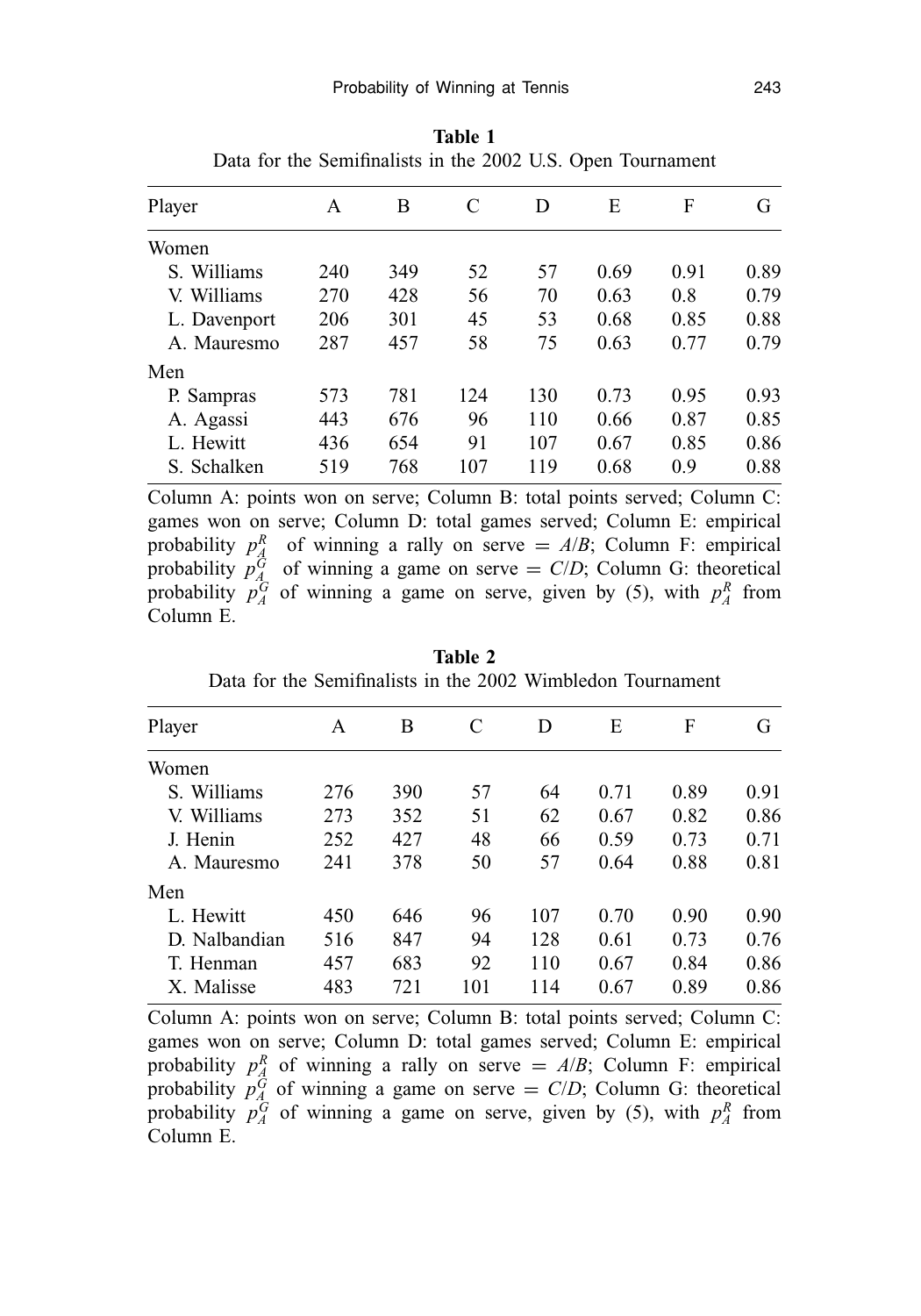

Figure 1. The probability  $p_A^G$  of *A* winning a game when *A* serves, i.e., of holding serve, as a function of  $p_A^R$  based on (6). The open circles correspond to data from eight semifinalists in the 2002 U.S. Open Men's and Women's Singles Tournaments and the open stars correspond to data from eight semifinalists in the 2002 Wimbledon Men's and Women's Singles Tournaments. The four left most data points represent the combined data from the semifinalists' first round opponents in each tournament.

players alternate serves, each serving two consecutive points, until someone wins at least seven points, and is ahead by at least two points. The winner of the tiebreaker wins the set with seven games to the opponents six games. To win a match, a player must win two out of three sets (women's format), or win three out of five sets (men's format), with the two players serving alternate games throughout the match. The initial server in the match is determined by a coin toss, with the winner given the choice of serving first or receiving first.

#### **2. Probability of winning a game**

Player *A* can win a game against player *B* by a score of  $(4, 0)$ ,  $(4, 1)$  or  $(4, 1)$ 2), or else the score can become (3, 3), called "deuce." Then, *A* can win by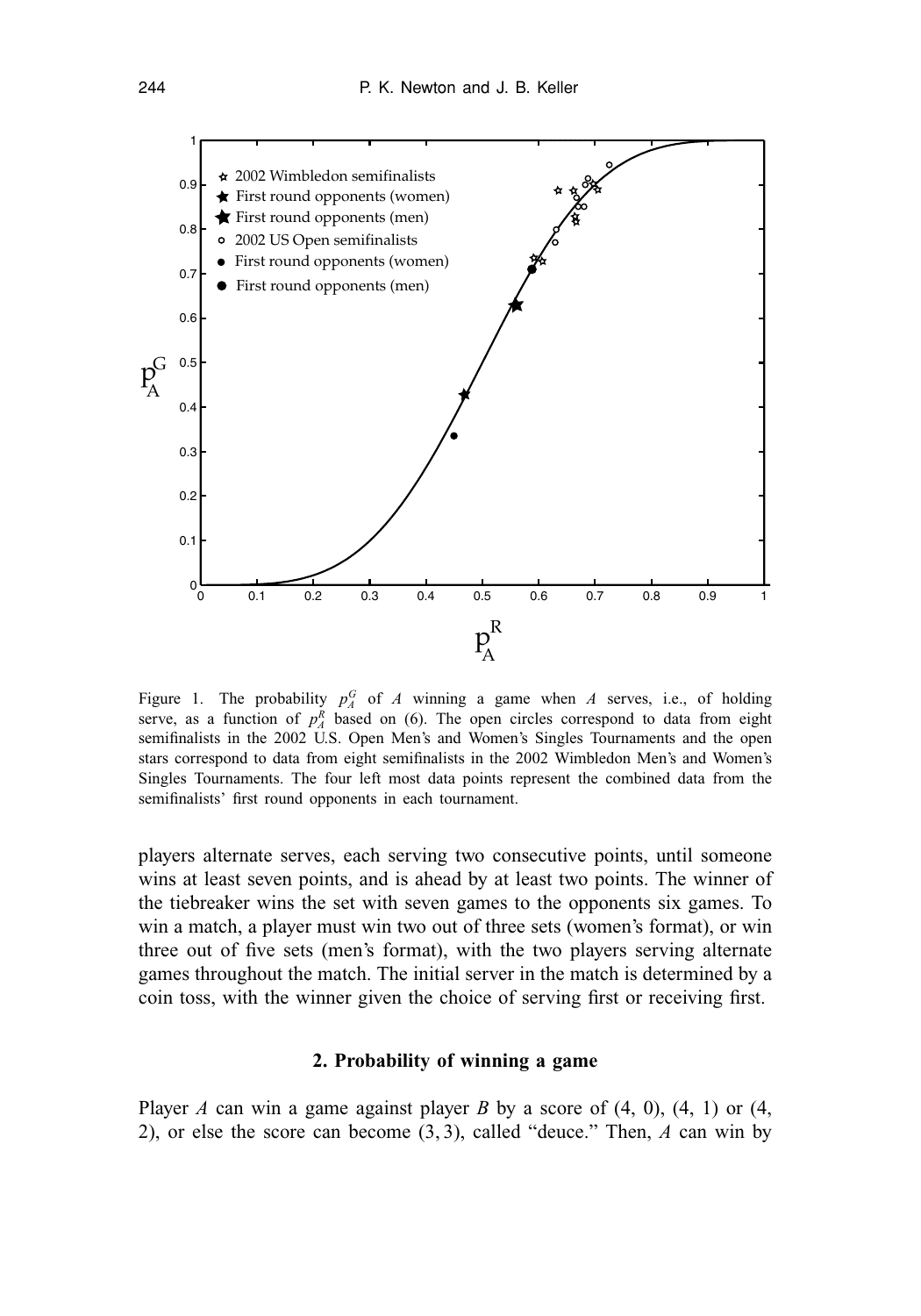getting two points ahead of *B*, with a score of  $(n + 5, n + 3)$  with  $n \ge 0$ . To calculate the probability  $p_A^G$  that *A* wins a game when *A* serves, we assume that  $p_A^R$  is the probability that *A* wins a rally when *A* serves, and set  $q_A^R$  =  $1 - p_A^R$ ,  $q_A^G = 1 - p_A^G$ . We also denote by  $p_A^G(i, j)$  the probability that the score reaches *i* points for *A* and *j* points for *B* when *A* serves. Upon summing the probabilities of the different ways in which *A* can win, we get

$$
p_A^G = \sum_{j=0}^{2} p_A^G(4, j) + p_A^G(3, 3) \sum_{n=0}^{\infty} p_A^{DG}(n+2, n).
$$
 (1)

Here,  $p_A^{DG}(n+2, n)$  is the probability that *A* wins by scoring  $n + 2$  while *B* scores *n* after deuce has been reached, with *A* serving. It is given by

$$
p_A^{DG}(n+2,n) = \sum_{j=0}^n (p_A^R q_A^R)^j (q_A^R p_A^R)^{n-j} \frac{n!}{j!(n-j)!} (p_A^R)^2
$$
  
=  $(p_A^R)^2 [p_A^R q_A^R]^n 2^n$ . (2)

Upon using (2) in (1), and summing the geometric series, we get

$$
p_A^G = \sum_{j=0}^2 p_A^G(4, j) + p_A^G(3, 3)(p_A^R)^2 [1 - 2p_A^R q_A^R]^{-1}.
$$
 (3)

Elementary combinatorial analysis yields

$$
p_A^G(4, 0) = (p_A^R)^4, \quad p_A^G(4, 1) = 4(p_A^R)^4 q_A^R, \quad p_A^G(4, 2) = \frac{5 \cdot 4}{2} (p_A^R)^4 (q_A^R)^2,
$$
  

$$
p_A^G(3, 3) = \frac{6!}{(3!)^2} (p_A^R q_A^R)^3.
$$
 (4)

Now using (4) in (3) gives the probability that *A* wins a game when *A* serves, i.e., that *A* holds serve:

$$
p_A^G = (p_A^R)^4 \left[ 1 + 4q_A^R + 10(q_A^R)^2 \right] + 20(p_A^R q_A^R)^3 (p_A^R)^2 \left[ 1 - 2p_A^R q_A^R \right]^{-1}.
$$
 (5)

This equation agrees with that given in [7]. Figure 1 shows  $p_A^G$  as a function of  $p_A^R$ , based upon (5). The open circles in the figure are data for the semifinalists in the 2002 U.S. Open Men's and Women's Singles Tournaments, shown in Table 1, while the stars are data for the semifinalists in the 2002 Wimbledon Men's and Women's Singles Tournaments shown in Table 2. The left most four points are totals for their first round opponents in both tournaments. They all lie close to the theoretical curve.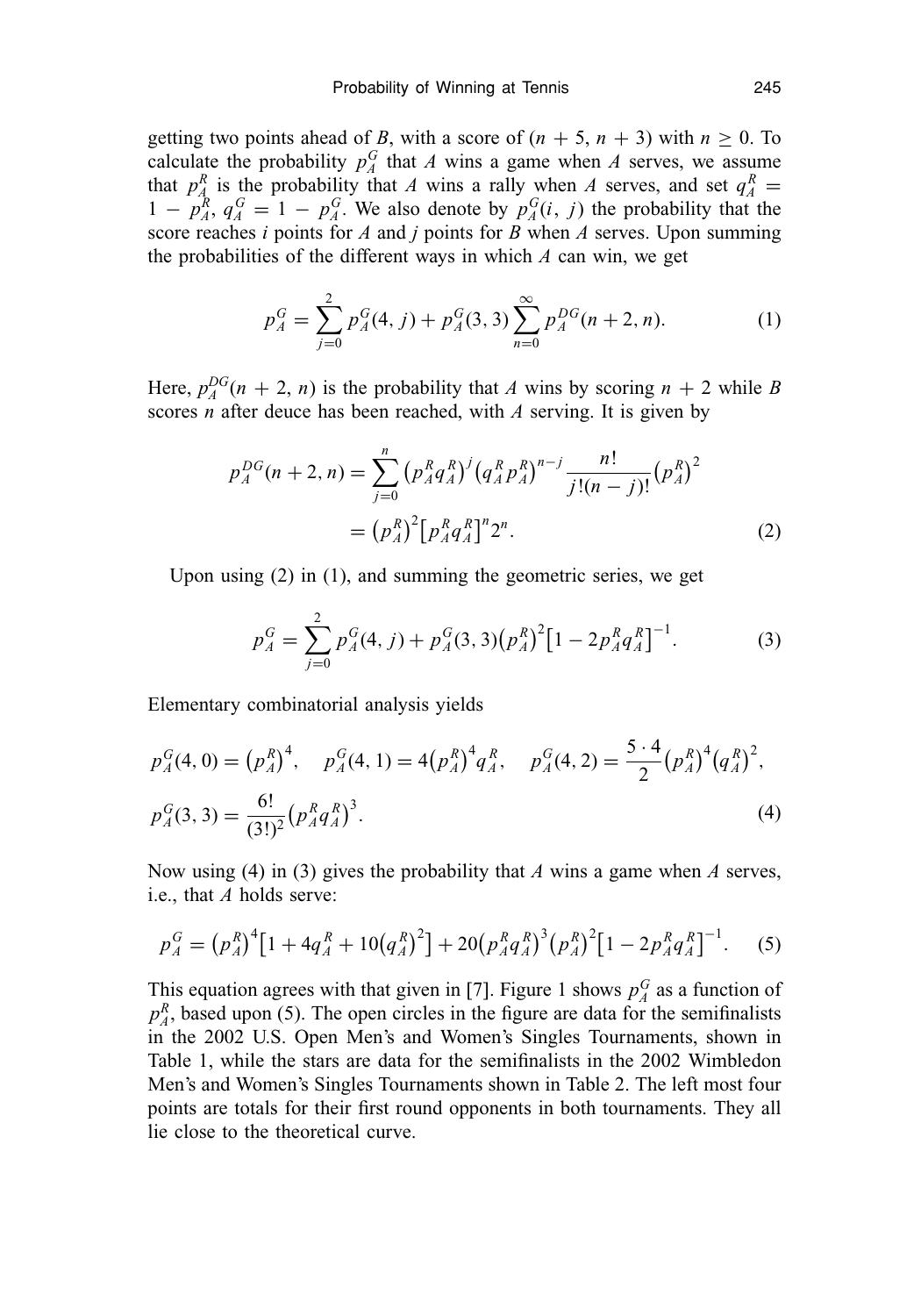#### **3. Probability of winning a set**

#### *3.1. Recursion equations*

Let  $p_A^S$  denote the probability that player *A* wins a set against player *B*, with *A* serving first, and  $q_A^S = 1 - p_A^S$ . To calculate  $p_A^S$  in terms of  $p_A^G$  and  $p_B^G$ , we define  $p_A^S(i, j)$  as the probability that in a set, the score becomes *i* games for *A*, *j* games for *B*, with *A* serving initially. Then,

$$
p_A^S = \sum_{j=0}^4 p_A^S(6, j) + p_A^S(7, 5) + p_A^S(6, 6)p_A^T.
$$
 (6)

Here,  $p_A^T$  is the probability that *A* wins a 13-point tiebreaker with *A* serving initially, and  $q_A^T = 1 - p_A^T$ .

To calculate  $p_A^S(i, j)$ , needed in (6), we use the following recursion formulas and initial conditions:

For  $0 \le i, j \le 6$ :

\n if 
$$
i - 1 + j
$$
 is even: \n  $p_A^S(i, j) = p_A^S(i - 1, j)p_A^G + p_A^S(i, j - 1)q_A^G$ \n

\n\n omit  $i - 1$  term if  $j = 6, i \leq 5$ ;\n

\n\n omit  $j - 1$  term if  $i = 6, j \leq 5$ \n

\n\n if  $i - 1 + j$  is odd: \n  $p_A^S(i, j) = p_A^S(i - 1, j)q_B^G + p_A^S(i, j - 1)p_B^G$ \n

if 
$$
i - 1 + j
$$
 is odd:  $p_A^0(i, j) = p_A^0(i - 1, j)q_B^0 + p_A^0(i, j - 1)p_B^0$   
omit  $i - 1$  term if  $j = 6, i \le 5$ ;  
omit  $j - 1$  term if  $i = 6, j \le 5$  (8)

Initial conditions:

$$
p_A^S(0,0) = 1;
$$
  $p_A^S(i, j) = 0$  if  $i < 0$ , or  $j < 0$ . (9)

In terms of  $p_A^S$  (6, 5) and  $p_A^S$ (5, 6), we have

$$
p_A^S(7,5) = p_A^S(6,5)q_B^G; \quad p_A^S(5,7) = p_A^S(5,6)p_B^G.
$$
 (10)

The explicit solution of  $(7)$ – $(10)$  is given in the Appendix.

## *3.2. Probability of winning a tiebreaker*

To calculate  $p_A^T$  in terms of  $p_A^R$  and  $p_B^R$ , we define  $p_A^T(i, j)$  to be the probability that the score becomes *i* for  $\overline{A}$ , *j* for  $\overline{B}$  in a tiebreaker with  $\overline{A}$  serving initially. Then,

$$
p_A^T = \sum_{j=0}^5 p_A^T(7, j) + p_A^T(6, 6) \sum_{n=0}^\infty p_A^T(n+2, n). \tag{11}
$$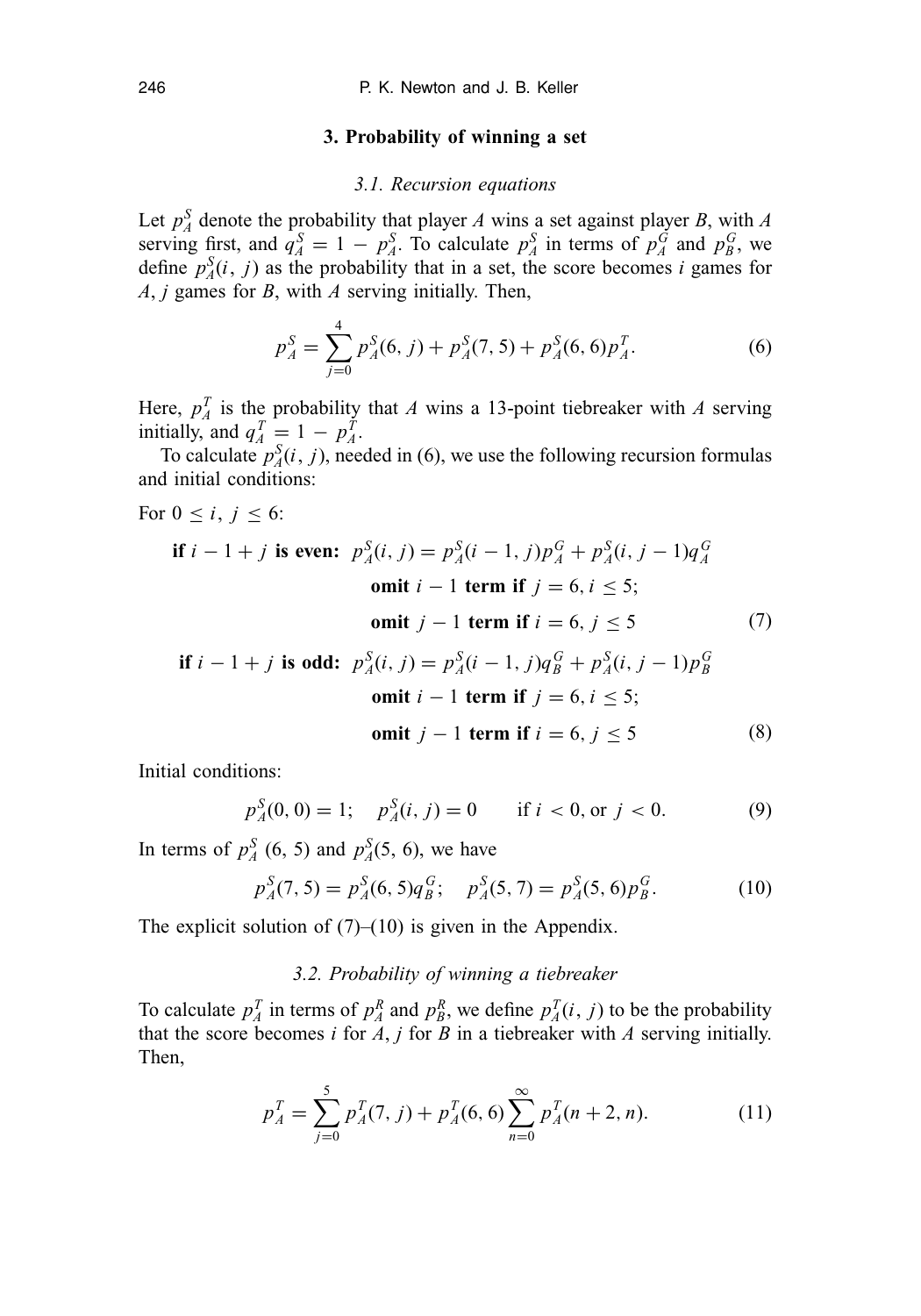Because the sequence of serves in a tiebreaker is *A*, *BB*, *AA*, *BB*, etc., we have

$$
p_A^T(n+2,n) = \sum_{j=0}^n (p_A^R p_B^R)^j (q_A^R q_B^R)^{n-j} \frac{n!}{j!(n-j)!} p_A^R q_B^R
$$
  
= 
$$
(p_A^R p_B^R + q_A^R q_B^R)^n p_A^R q_B^R.
$$
 (12)

Using (12) in (11) and summing yields

$$
p_A^T = \sum_{j=0}^5 p_A^T(7, j) + p_A^T(6, 6) p_A^R q_B^R \left[ 1 - p_A^R p_B^R - q_A^R q_B^R \right]^{-1}
$$
 (13)

To calculate  $p_A^T(i, j)$ , we use the recursion formulas: For  $0 \le i, j \le 7$ :

$$
\text{if } i - 1 + j = 0, 3, 4, \dots, 4n - 1, 4n, \dots
$$
\n
$$
p_A^T(i, j) = p_A^T(i - 1, j)p_A^R + p_A^T(i, j - 1)q_A^R
$$
\n
$$
\text{omit } j - 1 \text{ term if } i = 7, j \le 6
$$
\n
$$
\text{omit } i - 1 \text{ term if } j = 7, i \le 6 \tag{14}
$$

$$
\text{if } i - 1 + j = 1, 2, 5, 6, \dots, 4n + 1, 4n + 2, \dots
$$
\n
$$
p_A^T(i, j) = p_A^T(i - 1, j)q_B^R + p_A^T(i, j - 1)p_B^R
$$
\n
$$
\text{omit } j - 1 \text{ term if } i = 7, j \le 6
$$
\n
$$
\text{omit } i - 1 \text{ term if } j = 7, i \le 6 \tag{15}
$$

Initial conditions:

$$
p_A^T(0,0) = 1; \quad p_A^T(i,j) = 0 \qquad \text{if } i < 0 \text{, or } j < 0. \tag{16}
$$

The solution of  $(14)$ – $(16)$  is given in the Appendix.

Next we calculate  $p_A^T$  by using the solution of (14)–(16) in (13). Now we can calculate  $p_A^S$  by using the solution of (7)–(9), and (10), with the result for  $p_A^T$ , in (6).

Figure 2 shows the probability of player *A* winning a set against player *B* plotted as a function of  $p_A^R \in [0, 1]$  for the full range values of  $p_B^R$  in increments of 0.1. The data shown are compiled from the 2002 U.S. Open Men's Singles event. Of the 117 completed matches played, there were 9 matches in which a player (designated player *B*) had a value of  $p_B^R = 0.50 \pm 0.01$ , 33 matches in which  $p_B^R = 0.60 \pm 0.01$ , and 20 matches with  $p_B^R = 0.70 \pm 0.01$ . Because each match involves three, four, or five sets, it is necessary to combine data from several matches to get meaningful statistics. Hence, each data point shown in the figure represents a compilation of several matches grouped according to corresponding values of  $p_A^R$ . Each of the three data points associated with the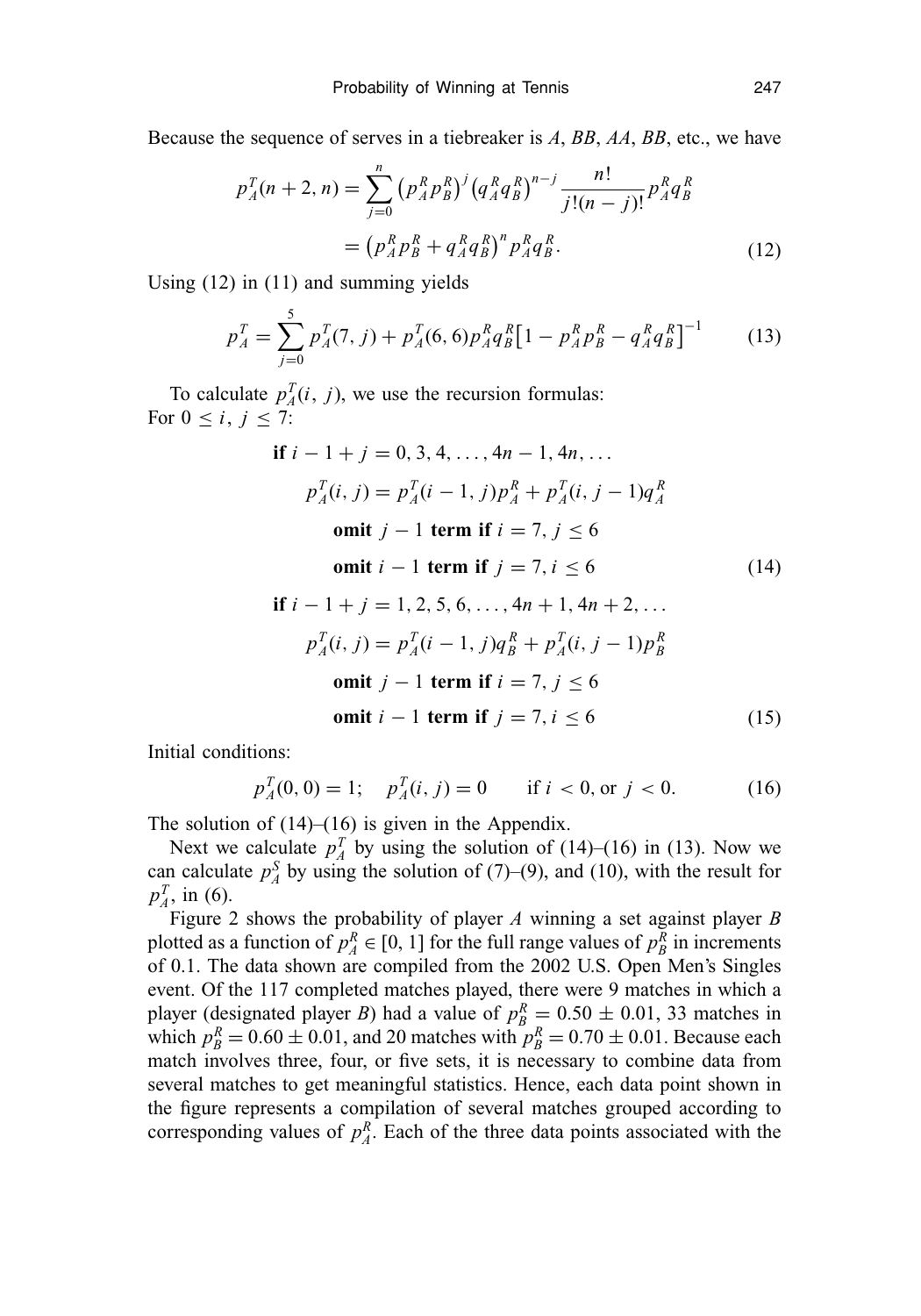

Figure 2. The probability  $p_A^S$  of player *A* winning a set plotted as a function of  $p_A^R$  for various values of  $p_B^R$ . Compiled data from the 2002 U.S. Open Men's Singles event are shown for the values  $p_B^R = 0.50 \pm 0.01$ ,  $p_B^R = 0.60 \pm 0.01$ , and  $p_B^R = 0.70 \pm 0.01$ .

curve marked  $p_B^R = 0.50$  represents three matches, each of the seven data points associated with the curve marked  $p_B^R = 0.60$  represents approximately five matches, while each of the three data points associated with the curve marked  $p_B^R = 0.70$  represents a compilation of approximately seven matches. Given the relatively small number of sets underlying each of the data points, the data fits the theoretical curves reasonably well. Figure 3 shows the probability of player A winning a tiebreaker against player *B* plotted as a function of  $p_A^R \in [0, 1]$  for the full range values of  $p_B^R$  in increments of 0.1.

## *3.3. Serving or receiving first*

In this section, we prove that there is no theoretical advantage to serving first by showing that the probability of player *A* winning the set when serving first,  $p_A^S$ , is equal to his probability of winning the set when receiving first,  $q_B^S$ . For this, we need formula (6) for  $p_A^S$ , along with the corresponding formula for  $q_B^S$  given by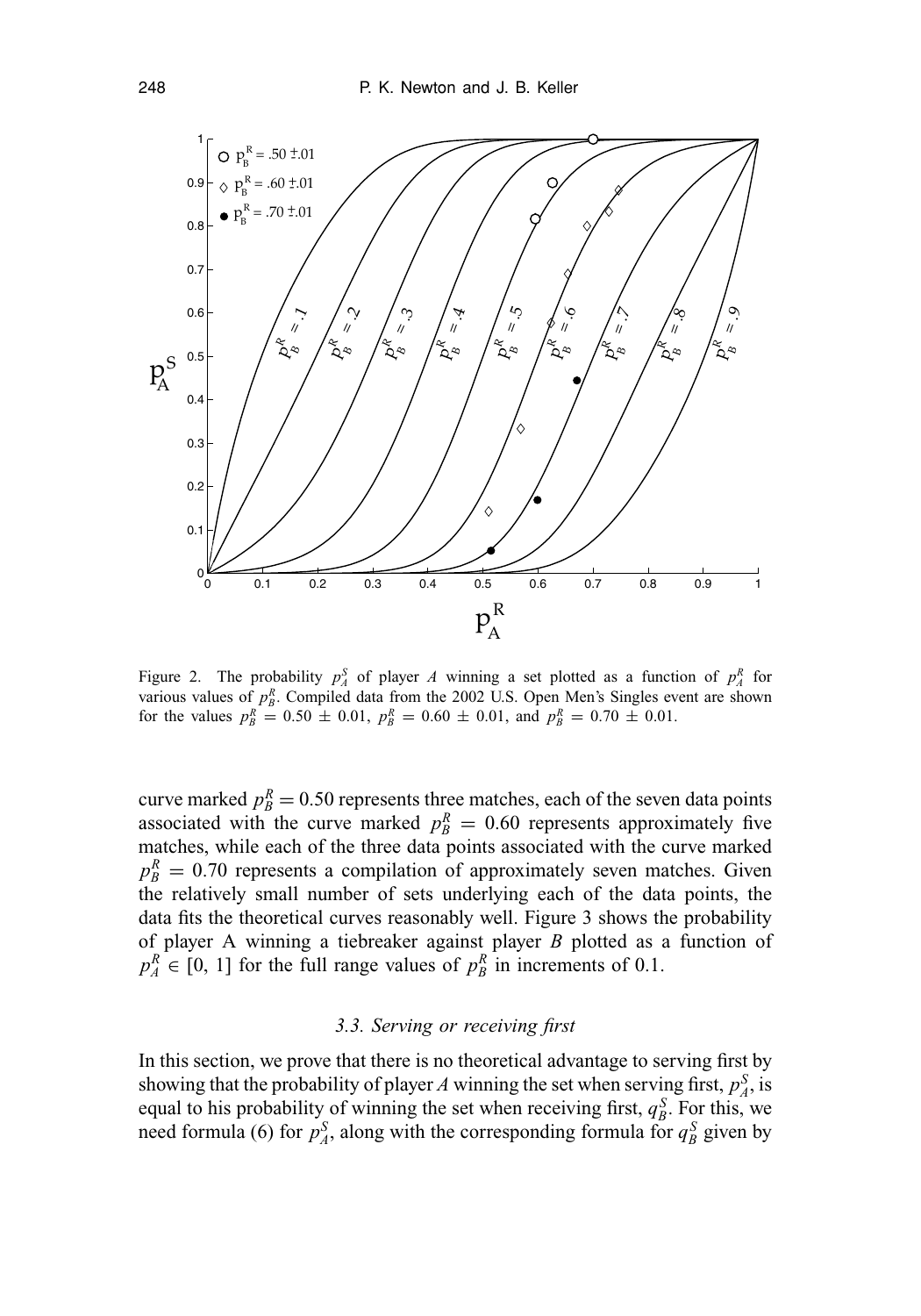

Figure 3. The probability  $p_A^T$  of player *A* winning a tiebreaker plotted as a function of  $p_A^R$  for various values of  $p_B^R$ .

$$
q_B^S = \sum_{j=0}^4 p_B^S(j, 6) + p_B^S(5, 7) + p_B^S(6, 6)q_B^T.
$$
 (17)

We obtain the terms  $p_B^S(j, i)$  in (17) from  $p_A^S(i, j)$  given in the Appendix, by interchanging  $p_A^G \leftrightarrow q_B^G$ ,  $p_B^G \leftrightarrow q_A^G$ . From (A.1) and (A.6) it is immediate that

$$
p_A^S(6,0) = p_B^S(0,6)
$$
 (18)

$$
p_A^S(7,5) = p_B^S(5,7). \tag{19}
$$

It is also clear from (A.7) that

$$
p_A^S(6,6) = p_B^S(6,6).
$$
 (20)

Thus, it remains to show that

$$
\sum_{j=1}^{4} p_A^S(6, j) = \sum_{j=1}^{4} p_B^S(j, 6)
$$
 (21)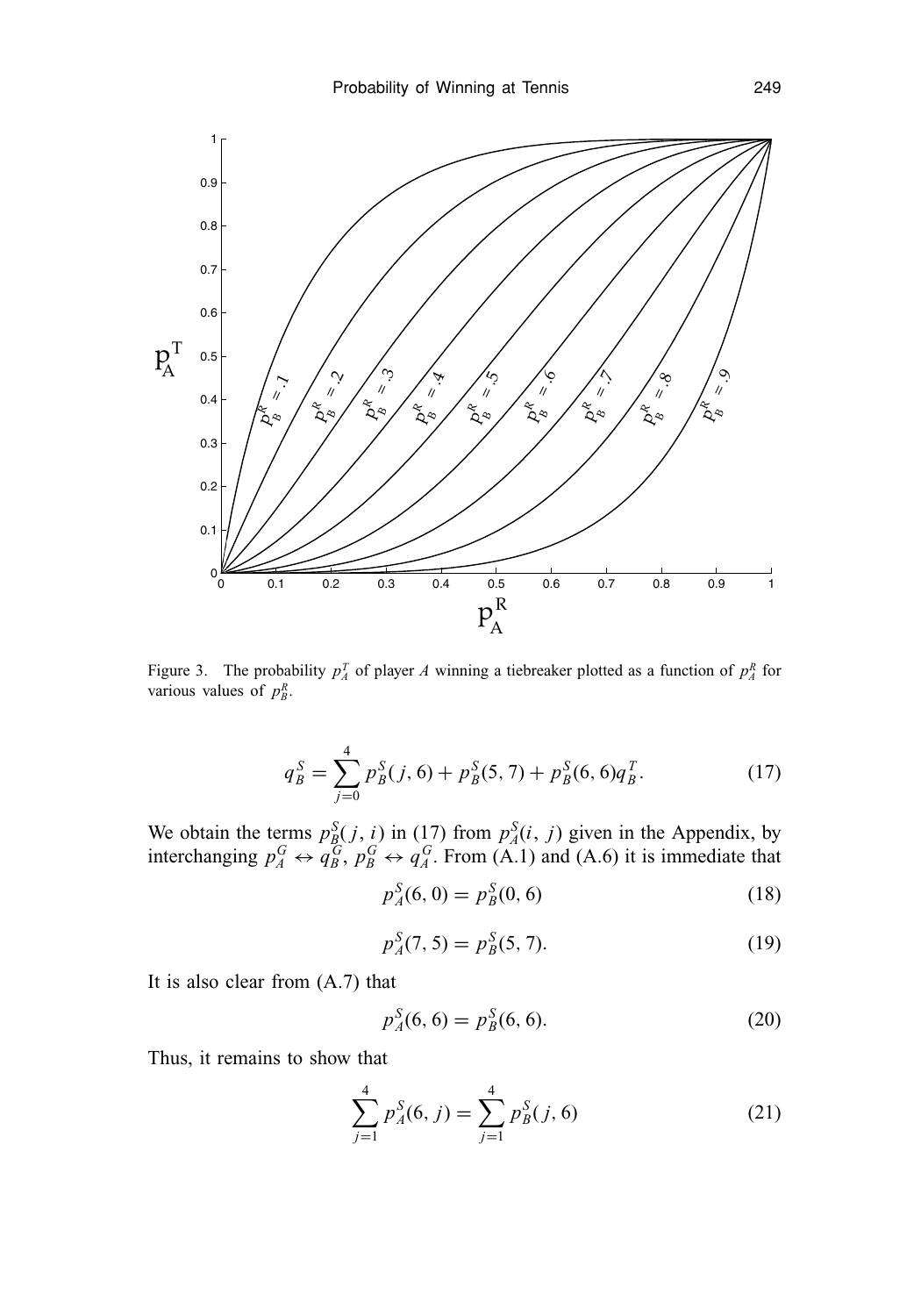and that

$$
p_A^T = q_B^T. \tag{22}
$$

To prove (21), we show that

$$
p_A^S(6, 1) + p_A^S(6, 2) = p_B^S(1, 6) + p_B^S(2, 6)
$$
 (23)

and

$$
p_A^S(6,3) + p_A^S(6,4) = p_B^S(3,6) + p_B^S(4,6). \tag{24}
$$

By using formulas (A.2)–(A.5), and replacing  $q_A^G = 1 - p_A^G$ ,  $q_B^G = 1 - p_B^G$ , we can write

$$
p_A^S(6, 2n - 1) + p_A^S(6, 2n) = \sum_{i=0}^{6+2n} \sum_{j=0}^{6+2n} a_{ij}^S(n) (p_A^G)^i (p_B^G)^j \tag{25}
$$

$$
p_B^S(2n-1,6) + p_B^S(2n,6) = \sum_{i=0}^{6+2n} \sum_{j=0}^{6+2n} b_{ij}^S(n) (p_A^G)^i (p_B^G)^j \tag{26}
$$

for  $n = 1$ , 2. Then, it can be shown that the coefficients of each are equal, i.e.,  $a_{ij}^S(n) = b_{ij}^S(n)$ . The values are listed in the Appendix. Figure 4 shows the probability of obtaining each of the scores that are independent of which player serves first for the case of evenly matched players.

To prove that  $p_A^T = q_B^T$ , we use the formula (11) for  $p_A^T$  and the corresponding one for  $q_B^T$ 

$$
q_B^T = \sum_{j=0}^5 p_B^T(j, 7) + p_B^T(6, 6) \sum_{n=0}^{\infty} p_B^T(n, n+2).
$$
 (27)

We obtain the terms  $p_{B}^T(j, i)$  in (27) from  $p_A^T(i, j)$  given in the Appendix, by interchanging  $p_A^R \leftrightarrow q_B^R$ ,  $p_B^R \leftrightarrow q_A^R$ . From (A.14) it is clear that  $p_A^T(6, 6) =$  $p_A^T(6, 6)$ . Furthermore, from the symmetry under exchanging  $p_A^R \leftrightarrow q_B^R$ ,  $p_B^R \leftrightarrow$  $q_A^{\overline{R}}$  in (12), we have that

$$
p_A^T(n+2, n) = p_B^T(n, n+2). \tag{28}
$$

Thus, it remains to show that

$$
\sum_{j=0}^{5} p_A^T(7, j) = \sum_{j=0}^{5} p_B^T(j, 7).
$$
 (29)

To prove this, we show that

$$
p_A^T(7,0) + p_A^T(7,1) = p_B^T(0,7) + p_B^T(1,7),\tag{30}
$$

$$
p_A^T(7,2) + p_A^T(7,3) = p_B^T(2,7) + p_B^T(3,7),\tag{31}
$$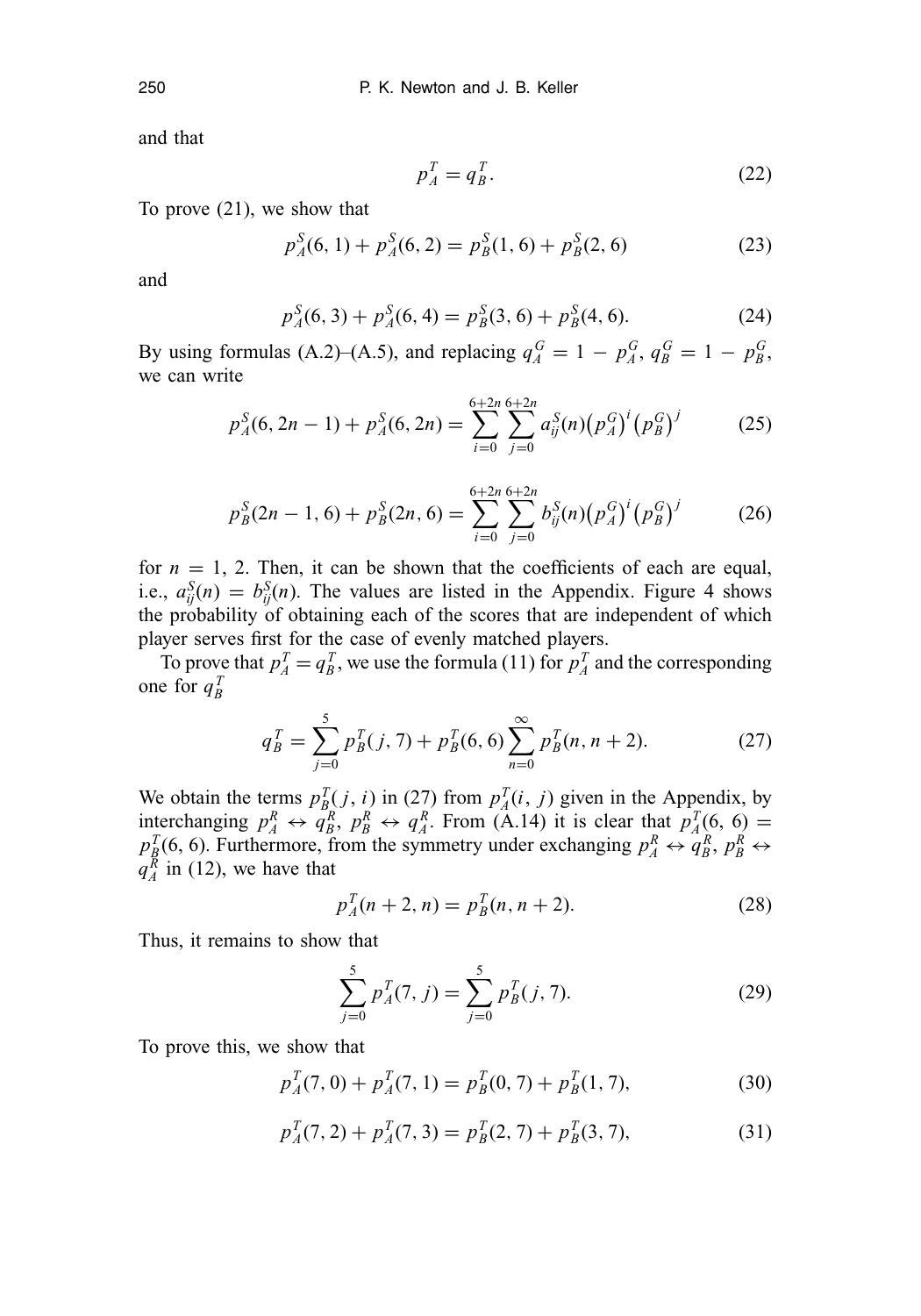

Figure 4. Set scores that are independent of which player serves first, plotted for two equal players  $p_A^R = p_B^R$ . (a)  $p_A^S(6, 0)$ , (b)  $p_A^S(6, 1) + p_A^S(6, 2)$ , (c)  $p_A^S(6, 3) + p_A^S(6, 4)$ , (d)  $p_A^S(7, 5)$ , and (e)  $p_A^S(6, 6)$ .

$$
p_A^T(7,4) + p_A^T(7,5) = p_B^T(4,7) + p_B^T(5,7). \tag{32}
$$

By using formulas (A.8)–(A.13) and replacing  $q_A^R = 1 - p_A^R$ ,  $q_B^R = 1 - p_B^R$ , we can write

$$
p_A^T(7, 2n) + p_A^T(7, 2n + 1) = \sum_{i=0}^4 \sum_{j=0}^4 a_{ij}^T(n) (p_A^R)^i (p_B^R)^j \tag{33}
$$

$$
p_B^T(2n, 7) + p_B^T(2n + 1, 7) = \sum_{i=0}^4 \sum_{j=0}^4 b_{ij}^T(n) (p_A^R)^i (p_B^R)^j \tag{34}
$$

for  $n = 0, 1, 2$ . Then, it can be shown that the coefficients are equal, i.e.,  $a_{ij}^T(n) = b_{ij}^T(n)$ . The values are listed in the Appendix. Figure 5 shows the probability of obtaining each of the tiebreaker scores that are independent of which player serves first, for equally matched players.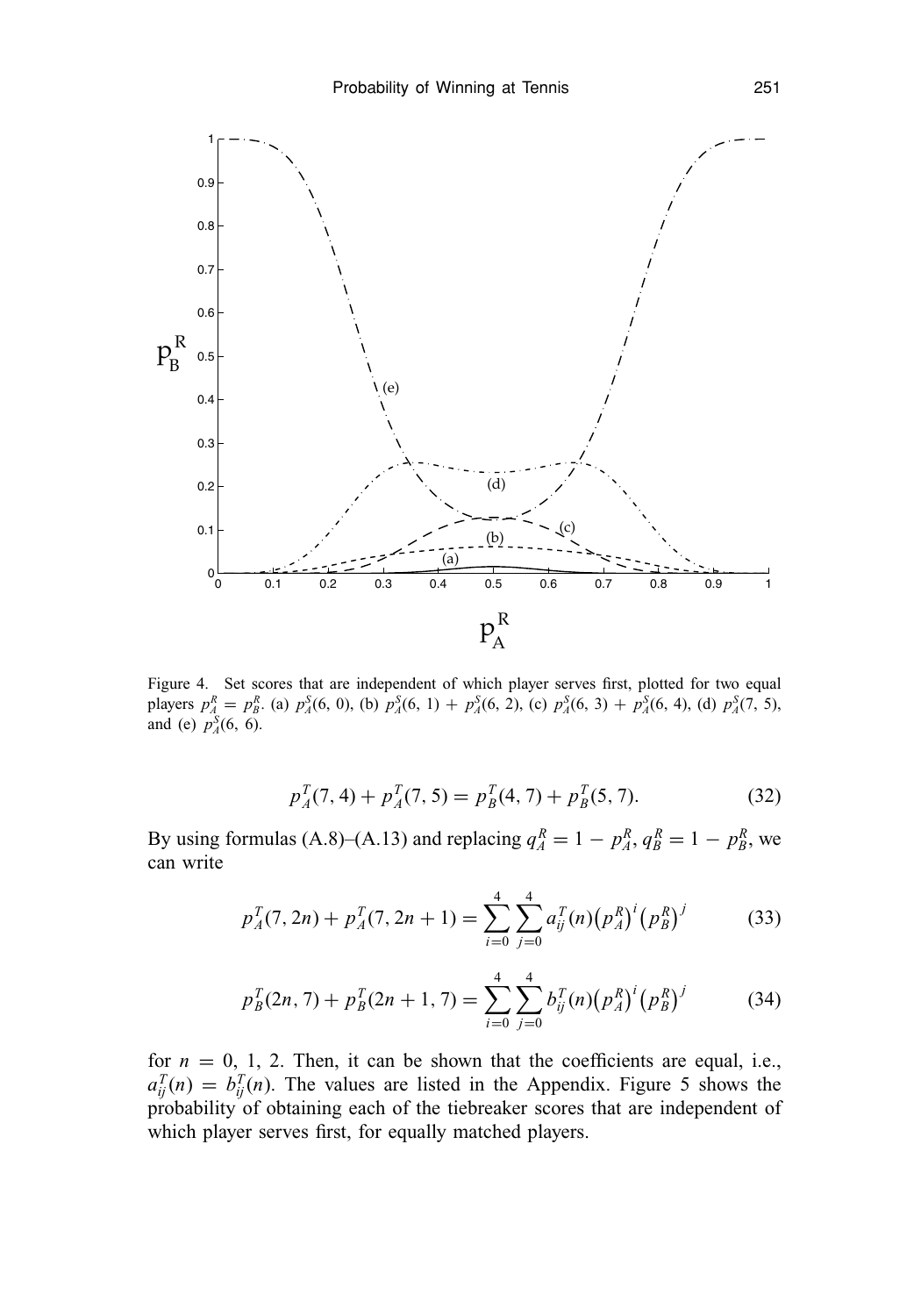

Figure 5. Tiebreaker scores that are independent of which player serves first, plotted for two equal players  $p_A^R = p_B^R$ . (a)  $p_A^T(7, 0) + p_A^T(7, 1)$ , (b)  $p_A^T(7, 2) + p_A^T(7, 3)$ , (c)  $p_A^T(7, 4) + p_A^T(7, 4)$  $p_A^T(7, 5)$ , and (d)  $p_A^T(6, 6)$ .

The question of whether to serve or receive first has received some attention in the literature. In an interesting combinatorial analysis of Kingston [16] (followed by a note [17]), a simplified scoring system (which he calls a "short set") is considered in which player *A* serves the first game of a match consisting of the best *N* of 2*N* − 1 games. His striking result is that it does not matter whether the rules are such that the players alternate serves after each game, or whether the winner of the previous game continues to serve the next game. In either case, player *A* has the same probability of winning. At the end of the article, he asks how many games need to be played to give two equal players a reasonably equal chance of winning, *whoever* starts serving. As a consequence of the central limit theorem, player *A*'s (approximate) probability of winning a short set is  $\frac{1}{2} + \frac{1}{2}(p_A^R - \frac{1}{2})[\pi p_A^R(1 - p_A^R)(N - 1)]^{-1/2}$ . Figure 2 in his paper shows the slow convergence to  $\frac{1}{2}$  as  $N \to \infty$ , giving player *A* a distinct advantage, for finite *N*, if he serves first and  $p_A^R > 0.5$ . Thus, for *best N* of 2*N* − 1 scoring, there is a theoretical advantage to serving first. For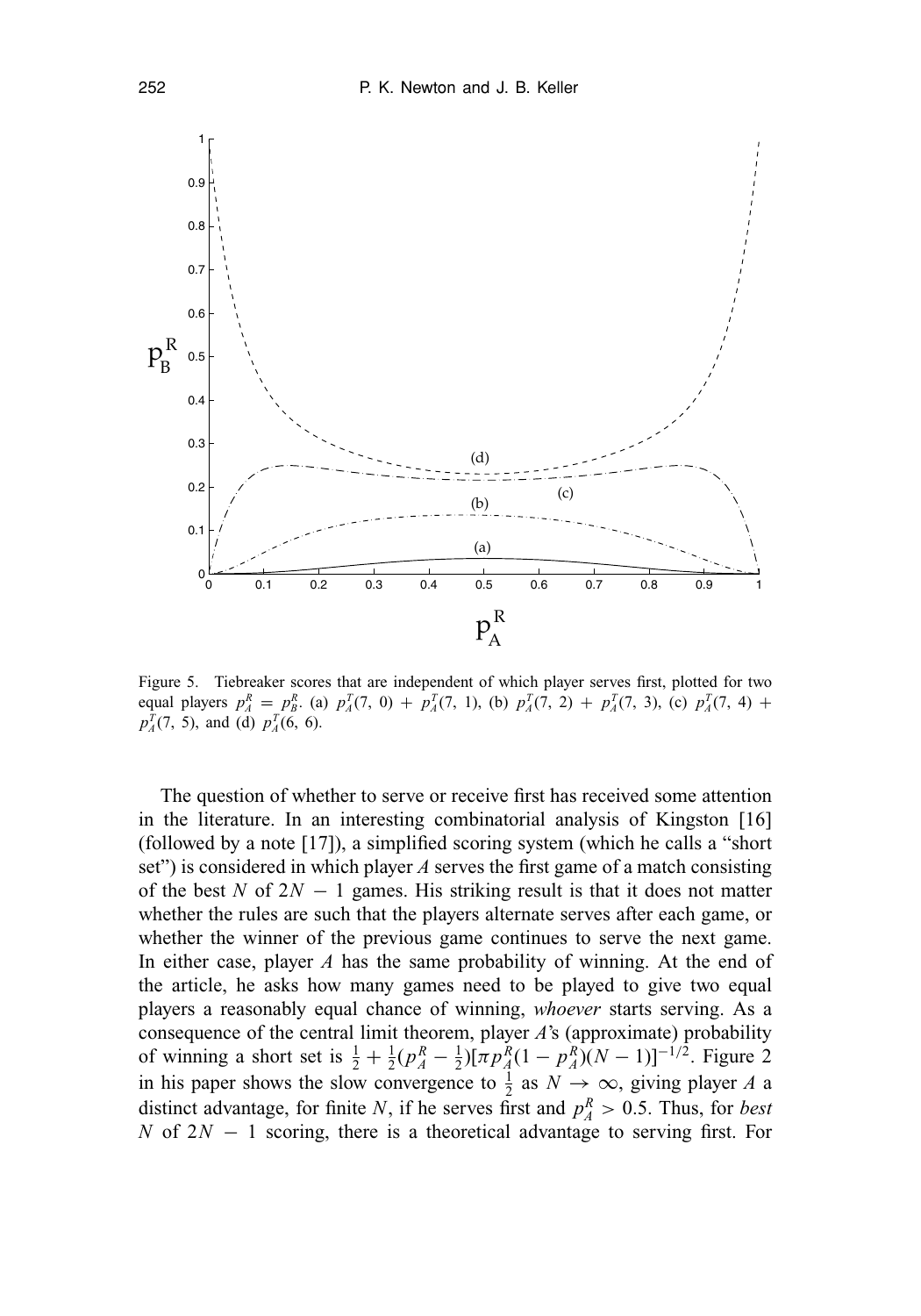tennis scoring, the paper of Pollard [8] considers both classical scoring (no tiebreakers) and tiebreaker scoring, and implicit in his calculations (see, for example, his Tables 2 and 3) is the fact that  $p_A^S = q_B^S$ , although the result is not proven. There are other ways of proving and generalizing the result that do not rely on the explicit solutions for  $p_A^S$  and  $q_B^S$  as our proof does. In fact, one can prove that as long as the scoring system is such that the number of games served by player *A* minus the number of games served by player *B* is 1, 0, or −1, there is no advantage or disadvantage to serving first. Such scoring systems are termed "service neutral" and are discussed in [18].

#### **4. Probability of winning a match**

We now calculate  $p_A^M$ , the probability that player *A* wins a match against player *B*, with player *A* serving initially, and  $q_A^M = 1 - p_A^M$ . To do so we define  $p_{AB}^M(i, j)$  to be the probability that in a match, the score becomes *i* sets for *A* and *j* sets for *B*, with *A* serving initially and *B* serving finally. We define  $p_{AA}^M(i, j)$  similarly, but with *A* serving initially and finally.

To formulate recursion equations for  $p_{AB}^M(i, j)$  and  $p_{AA}^M(i, j)$ , we introduce  $p_{AB}^S$ ,  $p_{AA}^S$ ,  $p_{BA}^S$ , and  $p_{BB}^S$ . Here,  $p_{XY}^S$  is the probability that *X* wins a set when *X* serves the first game and *Y* serves the last game, where *X* and *Y* are *A* or *B*.

To get an expression for  $p_{AA}^S$  we note that when *A* serves the first and last games, the total number of games must be odd. Then, by restricting the right side of (6) to odd numbers of games, we get

$$
p_{AA}^S = \sum_{j=1,3} p_A^S(6, j) + p_A^S(6, 6)p_A^T.
$$
 (35)

Similarly when *A* serves the first game and *B* serves the last game, the total number of games is even. For even numbers of games, the right side of (6) yields

$$
p_{AB}^S = \sum_{j=0,2,4} p_A^S(6,j) + p_A^S(7,5). \tag{36}
$$

Then, (6) is written

$$
p_A^S = p_{AA}^S + p_{AB}^S. \t\t(37)
$$

We also define  $q_{AA}^S$  and  $q_{AB}^S$  as

$$
q_{AA}^S = \sum_{j=1,3} p_A^S(j,6) + p_A^S(6,6)q_A^T,
$$
\n(38)

$$
q_{AB}^S = \sum_{j=0,2,4} p_A^S(j,6) + p_A^S(5,7). \tag{39}
$$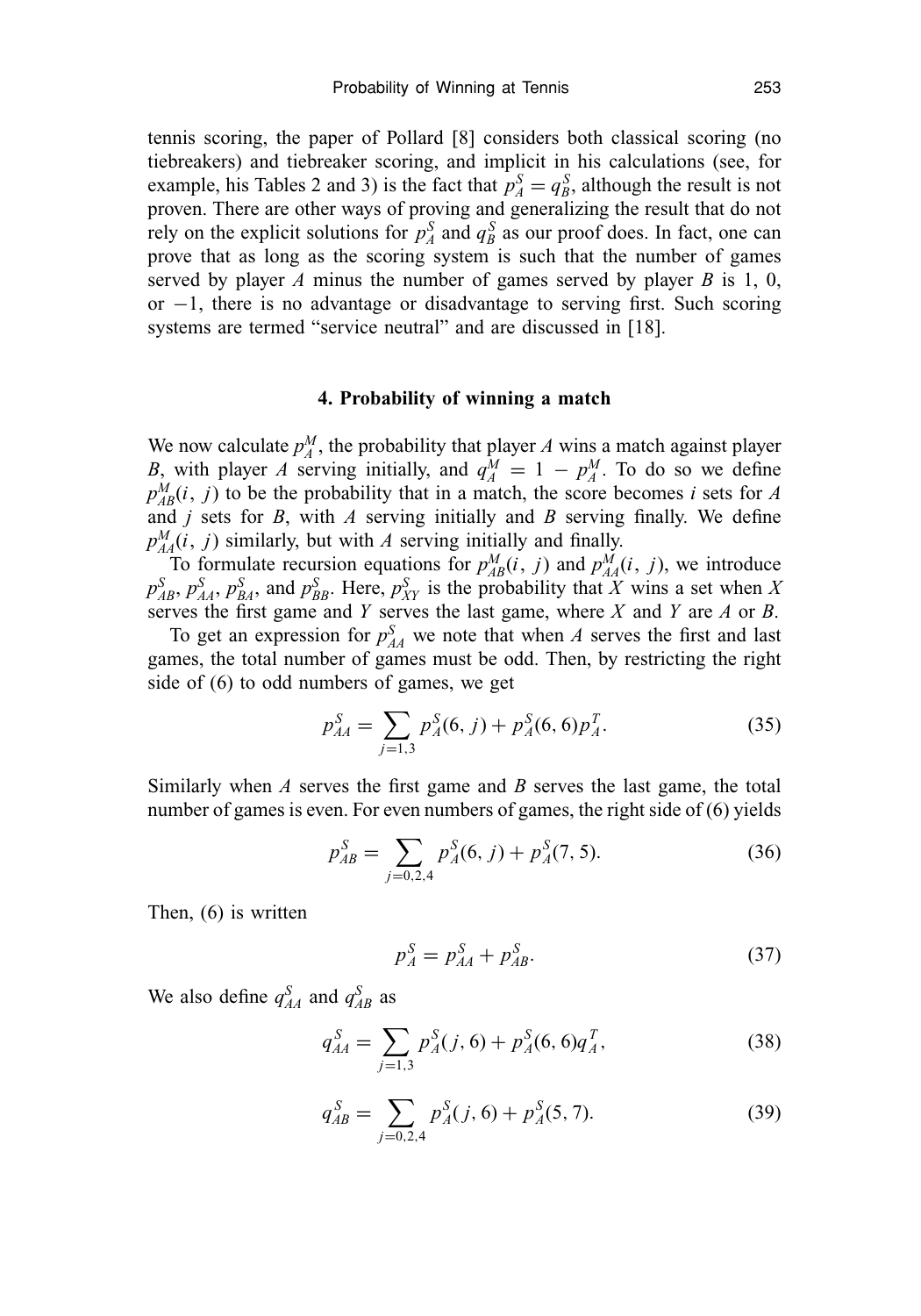|         |                                                                                                          |               |                                                                      |                                                                                                                                                                                                                                                                       |                                                                                                                                                                                                                                                                      | $p^R_{\mathcal{A}}$                                                                                                                                                                                                                                                |                                                                                                                                                                                                                                                                   |                                                                                                                         |                                                                                                                                                                                                                                                                      |                                                                                                                                |                                                                                                                                                               |
|---------|----------------------------------------------------------------------------------------------------------|---------------|----------------------------------------------------------------------|-----------------------------------------------------------------------------------------------------------------------------------------------------------------------------------------------------------------------------------------------------------------------|----------------------------------------------------------------------------------------------------------------------------------------------------------------------------------------------------------------------------------------------------------------------|--------------------------------------------------------------------------------------------------------------------------------------------------------------------------------------------------------------------------------------------------------------------|-------------------------------------------------------------------------------------------------------------------------------------------------------------------------------------------------------------------------------------------------------------------|-------------------------------------------------------------------------------------------------------------------------|----------------------------------------------------------------------------------------------------------------------------------------------------------------------------------------------------------------------------------------------------------------------|--------------------------------------------------------------------------------------------------------------------------------|---------------------------------------------------------------------------------------------------------------------------------------------------------------|
|         |                                                                                                          | $\bar{\circ}$ | 0.2                                                                  | $0.\overline{3}$                                                                                                                                                                                                                                                      | $\dot{0}$                                                                                                                                                                                                                                                            | $\widetilde{\rm c}$                                                                                                                                                                                                                                                | $\sim 0$                                                                                                                                                                                                                                                          | 0.7                                                                                                                     | $\overline{0.8}$                                                                                                                                                                                                                                                     | $_{\rm 0.9}$                                                                                                                   |                                                                                                                                                               |
|         |                                                                                                          | .0000         |                                                                      |                                                                                                                                                                                                                                                                       |                                                                                                                                                                                                                                                                      | 0000                                                                                                                                                                                                                                                               | $0000$ .                                                                                                                                                                                                                                                          | $0000$ .                                                                                                                |                                                                                                                                                                                                                                                                      | 0000.1                                                                                                                         |                                                                                                                                                               |
|         |                                                                                                          | 0.5000        |                                                                      |                                                                                                                                                                                                                                                                       |                                                                                                                                                                                                                                                                      |                                                                                                                                                                                                                                                                    |                                                                                                                                                                                                                                                                   |                                                                                                                         |                                                                                                                                                                                                                                                                      |                                                                                                                                |                                                                                                                                                               |
|         |                                                                                                          | 0940          |                                                                      |                                                                                                                                                                                                                                                                       |                                                                                                                                                                                                                                                                      |                                                                                                                                                                                                                                                                    |                                                                                                                                                                                                                                                                   |                                                                                                                         |                                                                                                                                                                                                                                                                      |                                                                                                                                |                                                                                                                                                               |
|         |                                                                                                          | 0.0045        |                                                                      |                                                                                                                                                                                                                                                                       |                                                                                                                                                                                                                                                                      |                                                                                                                                                                                                                                                                    |                                                                                                                                                                                                                                                                   |                                                                                                                         |                                                                                                                                                                                                                                                                      |                                                                                                                                |                                                                                                                                                               |
|         |                                                                                                          | 0.0000        |                                                                      |                                                                                                                                                                                                                                                                       |                                                                                                                                                                                                                                                                      |                                                                                                                                                                                                                                                                    |                                                                                                                                                                                                                                                                   |                                                                                                                         |                                                                                                                                                                                                                                                                      |                                                                                                                                |                                                                                                                                                               |
|         |                                                                                                          | 0.0000        |                                                                      |                                                                                                                                                                                                                                                                       |                                                                                                                                                                                                                                                                      |                                                                                                                                                                                                                                                                    |                                                                                                                                                                                                                                                                   |                                                                                                                         |                                                                                                                                                                                                                                                                      |                                                                                                                                |                                                                                                                                                               |
| $P_B^R$ | $0.0000$<br>$0.0000$<br>$0.0000$<br>$0.0000$<br>$0.0000$<br>$0.0000$<br>$0.0000$<br>$0.0000$<br>$0.0000$ | 0.0000        | $1.0000$<br>0.9060<br>0.5000<br>0.5000<br>0.0000<br>0.0000<br>0.0000 | $\begin{array}{l} 1.0000\\ 1.9956\\ 0.9136\\ 0.000\\ 0.000\\ 0.000\\ 0.000\\ 0.000\\ 0.000\\ 0.000\\ 0.000\\ 0.000\\ 0.000\\ 0.000\\ 0.000\\ 0.000\\ 0.000\\ 0.000\\ 0.000\\ 0.000\\ 0.000\\ 0.000\\ 0.000\\ 0.000\\ 0.000\\ 0.000\\ 0.000\\ 0.000\\ 0.000\\ 0.000\\$ | $\begin{array}{l} 1.0000\\ 1.0000\\ 0.9981\\ 0.9380\\ 0.6100\\ 0.600\\ 0.000\\ 0.000\\ 0.000\\ 0.000\\ 0.000\\ 0.000\\ 0.000\\ 0.000\\ 0.000\\ 0.000\\ 0.000\\ 0.000\\ 0.000\\ 0.000\\ 0.000\\ 0.000\\ 0.000\\ 0.000\\ 0.000\\ 0.000\\ 0.000\\ 0.000\\ 0.000\\ 0.00$ | $\begin{array}{l} 1.0000\\ 1.0000\\ 0.993\\ 0.513\\ 0.500\\ 0.600\\ 0.0007\\ 0.0007\\ 0.0007\\ 0.0000\\ 0.0000\\ 0.0000\\ 0.0000\\ 0.0000\\ 0.0000\\ 0.0000\\ 0.0000\\ 0.0000\\ 0.0000\\ 0.0000\\ 0.0000\\ 0.0000\\ 0.0000\\ 0.0000\\ 0.0000\\ 0.0000\\ 0.0000\\ $ | $\begin{array}{l} 1.0000\\ 1.0000\\ 1.0000\\ 0.9995\\ 0.995\\ 0.500\\ 0.5000\\ 0.0021\\ 0.0000\\ 0.0019\\ 0.0000\\ 0.0000\\ 0.0000\\ 0.0000\\ 0.0000\\ 0.0000\\ 0.0000\\ 0.0000\\ 0.0000\\ 0.0000\\ 0.0000\\ 0.0000\\ 0.0000\\ 0.0000\\ 0.0000\\ 0.0000\\ 0.0000$ | $\begin{array}{l} 1.0000 \\ 1.0000 \\ 1.0000 \\ 1.0000 \\ 0.9993 \\ 0.5000 \\ 0.5000 \\ 0.5000 \\ 0.664 \\ \end{array}$ | $\begin{array}{l} 1.0000\\ 1.0000\\ 1.0000\\ 1.0000\\ 1.0000\\ 1.0000\\ 0.998\\ 1.500\\ 0.9136\\ 0.000\\ 0.000\\ 0.000\\ 0.000\\ 0.000\\ 0.000\\ 0.000\\ 0.000\\ 0.000\\ 0.000\\ 0.000\\ 0.000\\ 0.000\\ 0.000\\ 0.000\\ 0.000\\ 0.000\\ 0.000\\ 0.000\\ 0.000\\ 0.$ | $\begin{array}{l} 1.0000\\ 1.0000\\ 1.0000\\ 1.0000\\ 1.0000\\ 1.0000\\ 0.9956\\ 0.9956\\ 0.0000\\ 0.0000\\ 0.0000\end{array}$ | $[\begin{array}{l} 1.0000\\ 1.0000\\ 1.0000\\ 1.0000\\ 1.0000\\ 1.0000\\ 1.0000\\ 1.0000\\ 1.0000\\ 1.0000\\ 1.0000\\ 1.0000\\ 1.0000\\ 1.0000\\ \end{array}$ |
|         |                                                                                                          | 0.0000        |                                                                      |                                                                                                                                                                                                                                                                       |                                                                                                                                                                                                                                                                      |                                                                                                                                                                                                                                                                    |                                                                                                                                                                                                                                                                   |                                                                                                                         |                                                                                                                                                                                                                                                                      |                                                                                                                                |                                                                                                                                                               |
|         |                                                                                                          | 0.0000        |                                                                      |                                                                                                                                                                                                                                                                       |                                                                                                                                                                                                                                                                      |                                                                                                                                                                                                                                                                    |                                                                                                                                                                                                                                                                   |                                                                                                                         |                                                                                                                                                                                                                                                                      |                                                                                                                                |                                                                                                                                                               |
|         |                                                                                                          | 0.0000        | 0000                                                                 |                                                                                                                                                                                                                                                                       |                                                                                                                                                                                                                                                                      |                                                                                                                                                                                                                                                                    |                                                                                                                                                                                                                                                                   |                                                                                                                         |                                                                                                                                                                                                                                                                      |                                                                                                                                |                                                                                                                                                               |
|         |                                                                                                          | 0.0000        | 0.0000                                                               | 0.0000                                                                                                                                                                                                                                                                | 0.0000                                                                                                                                                                                                                                                               | 0.0000                                                                                                                                                                                                                                                             | 0.0000                                                                                                                                                                                                                                                            | 0.0000                                                                                                                  |                                                                                                                                                                                                                                                                      | 0.0000                                                                                                                         | ⋇                                                                                                                                                             |

∗Indicates that the match cannot end for these values.

**Table 3** *p M A* of Player *A* Winning a Match of Three Sets out of Five

## 254 P. K. Newton and J. B. Keller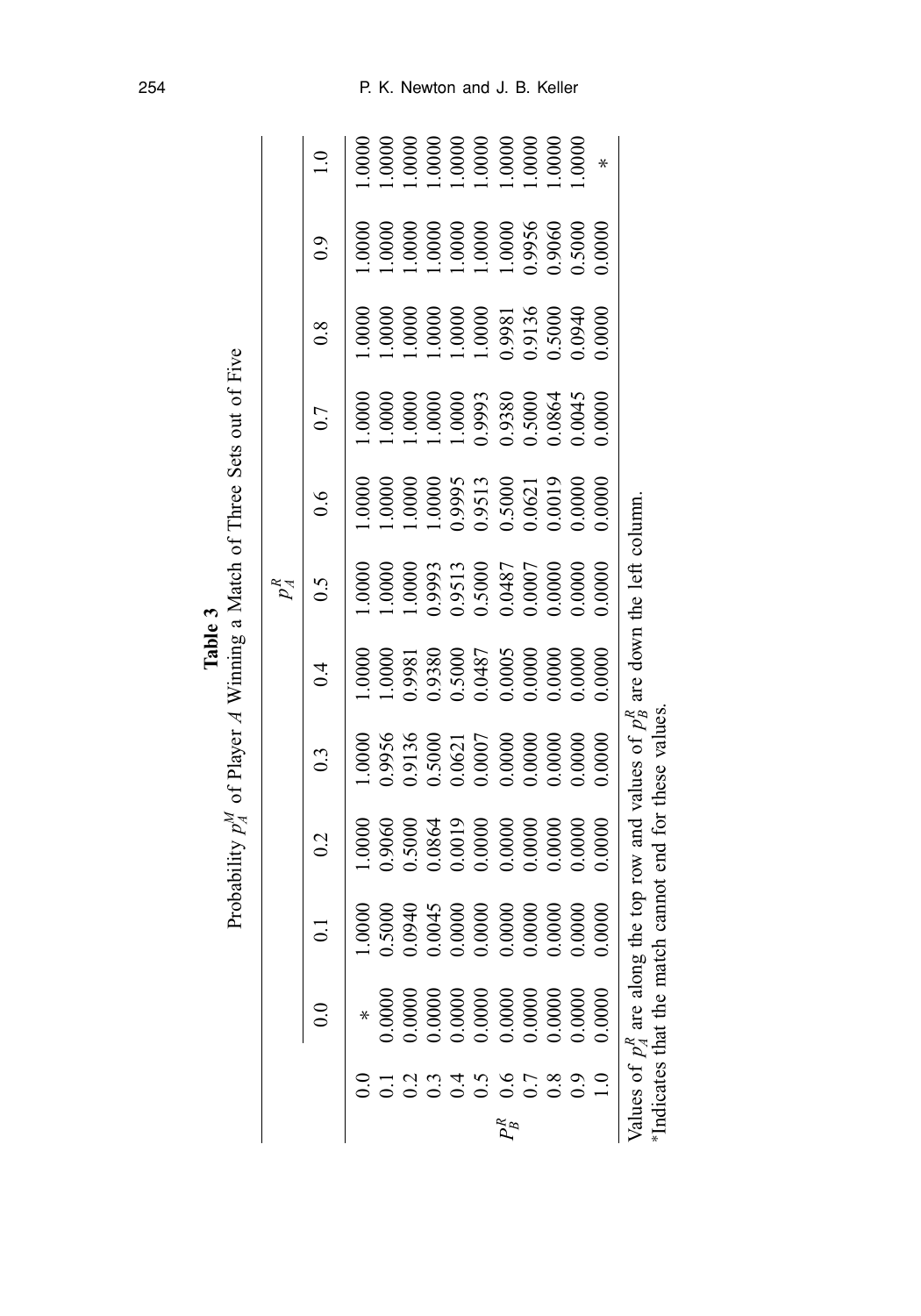Then,

$$
q_A^S = q_{AA}^S + q_{AB}^S. \tag{40}
$$

To get  $p_{BA}^S$ ,  $p_{BB}^S$ ,  $q_{BA}^S$ , and  $q_{BB}^S$ , we interchange *A* and *B* in (35)–(40). Note that because  $p_A^S + q_A^S = 1$  and  $p_B^S + q_B^S = 1$ , we have

$$
p_{AA}^S + q_{AA}^S + p_{AB}^S + q_{AB}^S = 1,\t\t(41)
$$

$$
p_{BB}^S + q_{BB}^S + p_{BA}^S + q_{BA}^S = 1.
$$
 (42)

Now we can write the recursion equations satisfied by  $p_{AB}^M(i, j)$  and  $p_{AA}^M(i, j)$  as follows, for  $i + j > 1$ :

$$
p_{AB}^{M}(i, j) = p_{AB}^{M}(i - 1, j)p_{AB}^{S} + p_{AA}^{M}(i - 1, j)q_{BB}^{S}
$$

$$
+ p_{AB}^{M}(i, j - 1)q_{AB}^{S} + p_{AA}^{M}(i, j - 1)p_{BB}^{S},
$$
(43)

$$
p_{AA}^M(i,j) = p_{AB}^M(i-1,j)p_{AA}^S + p_{AA}^M(i-1,j)q_{BA}^S
$$

$$
+ p_{AB}^M(i,j-1)q_{AA}^S + p_{AA}^M(i,j-1)p_{BA}^S.
$$
 (44)

The initial conditions are

$$
p_{AA}^M(0,0) = 1; \quad p_{AA}^M(i,j) = 0 \quad \text{if } i < 0 \text{ or } j < 0 \tag{45}
$$

$$
p_{AB}^M(0,0) = 1; \quad p_{AB}^M(i,j) = 0 \quad \text{if } i < 0 \text{ or } j < 0 \tag{46}
$$

$$
p_{AB}^M(1,0) = p_{AB}^S; \quad p_{AB}^M(0,1) = q_{AB}^S; \quad p_{AA}^M(1,0) = p_{AA}^S; \quad p_{AA}^M(0,1) = q_{AA}^S.
$$
\n(47)

For the men's format of three sets out of five, (43)–(47) must be solved for *i*, *j* = 0, 1, 2, 3. When *j* = 3, the *i* − 1 terms must be omitted; when *i* = 3, the  $j - 1$  terms must be omitted. The probability that player *A* wins a three out of five set match when serving first is given by

$$
p_A^M = \sum_{j=0}^{2} \left[ p_{AA}^M(3, j) + p_{AB}^M(3, j) \right]. \tag{48}
$$

For a match of two sets out of three, (35) and (36) must be solved for *i*,  $j = 0, 1, 2$ . When  $j = 2$ , the  $i - 1$  terms must be omitted; when  $i = 2$ , the *j* − 1 terms must be omitted. Then, the probability that player *A* wins a two out of three set match when serving first is

$$
p_A^M = \sum_{j=0}^{1} \left[ p_{AA}^M(2, j) + p_{AB}^M(2, j) \right]. \tag{49}
$$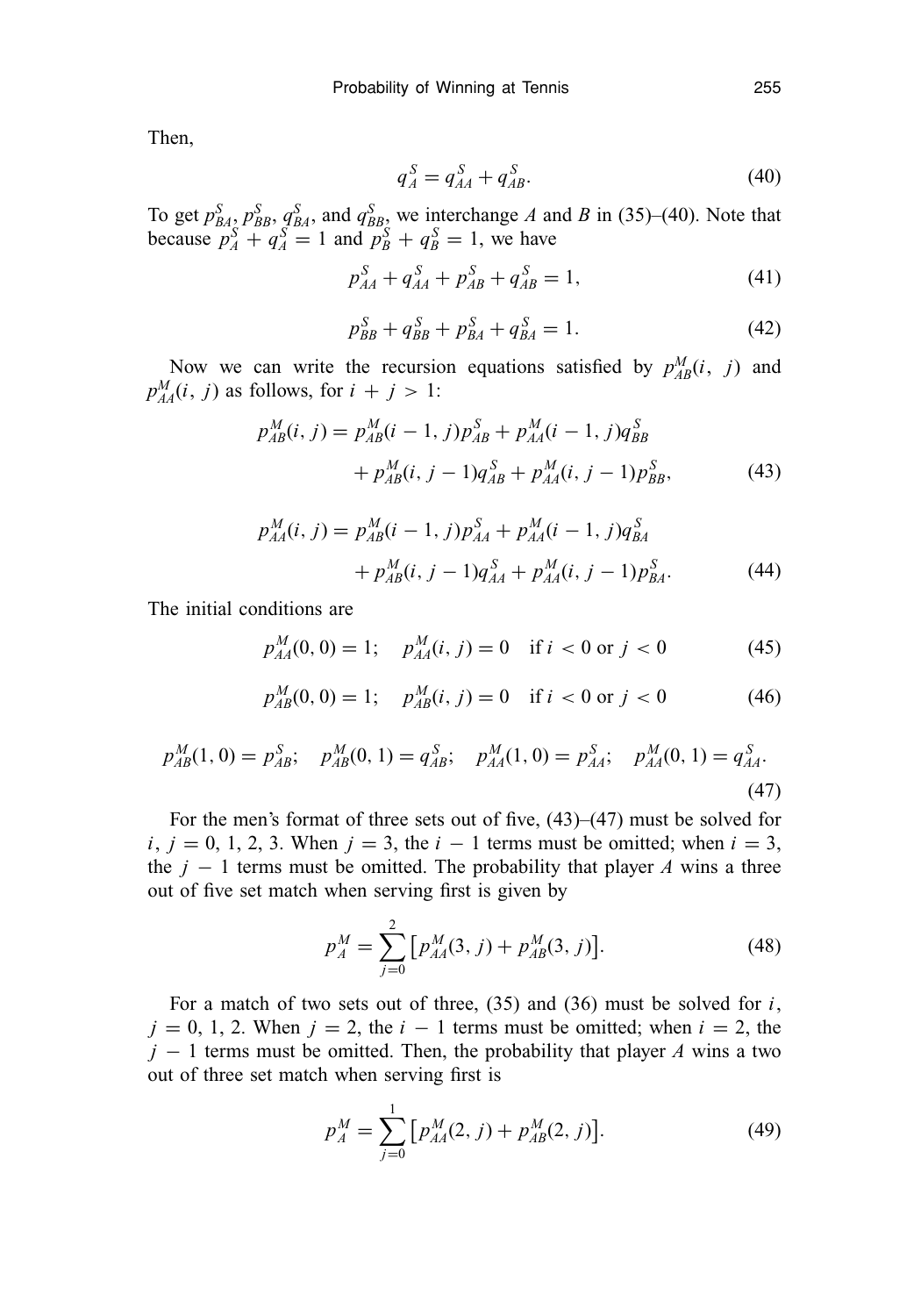By using the solutions of (43) and (44) for  $p_{AA}^M(2, j)$  and  $p_{AB}^M(2, j)$  and taking advantage of  $(37)$  and  $(40)$ , we can write  $(49)$  as

$$
p_A^M = p_{AA}^S q_B^S + p_{AB}^S p_A^S + p_{AA}^S p_{BA}^S q_B^S + p_{AA}^S p_{BB}^S p_A^S + p_{AB}^S q_{AA}^S q_B^S
$$
  
+  $p_{AB}^S q_{AB}^S p_A^S + q_{AA}^S q_{BA}^S q_B^S + q_{AA}^S q_{BB}^S p_A^S + q_{AB}^S p_{AA}^S q_B^S + q_{AB}^S p_{AB}^S p_A^S. \tag{50}$ 

Note that because the probability of winning a set is independent of which player serves first, the above formula (50) reduces to

$$
p_A^M = (p_A^S)^2 + 2(p_A^S)^2 p_B^S \tag{51}
$$

for the two out of three set format, and

$$
p_A^M = (p_A^S)^3 + 3(p_A^S)^3 p_B^S + 6(p_A^S)^3 (p_B^S)^2 \tag{52}
$$

for the three out of five set format.

Table 3 shows  $p_A^M$  for a match of three sets out of five based upon (48), and Table 4 shows  $p_A^M$  for a match of two sets out of three based upon (40). In both cases the results are shown as functions of  $p_A^R$  and  $p_B^R$ , ranging from 0 to 1 at intervals of 0.1. Figure 6 shows the data from the 2002 U.S. Open Men's Singles event as well as the theoretical curves for  $p_A^G$ ,  $p_A^S$ , and  $p_A^M$  (three out of five set format) corresponding to the value  $p_B^R = 0.60$ . To obtain meaningful statistics for the three data points associated with the  $p_A^M$  curve, the 33 matches were grouped in clusters of approximately 11 matches per cluster.

#### **5. Probability of winning a tournament**

#### *5.1. The 128-player tournament*

We now consider a single elimination tournament of  $128 = 2<sup>7</sup>$  players numbered  $i = 1, \ldots, 128$ . We assume that we know the probability  $p_{ij}^M$  for player *i* to defeat player  $j$  in a match. We introduce the column vector of probabilities  $\mathbf{p}^{(n)} \in \mathbb{R}^{1 \times 128}$ 

$$
\mathbf{p}^{(n)} = \begin{pmatrix} p_1^{(n)} \\ p_2^{(n)} \\ p_3^{(n)} \\ \vdots \\ p_{128}^{(n)} \end{pmatrix} . \tag{53}
$$

Here,  $p_i^{(n)}$  is the conditional probability that player *i* wins a match in the *n*th round, provided that he or she survives to that round of the tournament. From (48) or (49), we know  $p_{ij}^M$ , the probability that player *i* beats player *j*, which we write more simply as  $\overline{P}_{ij}$ .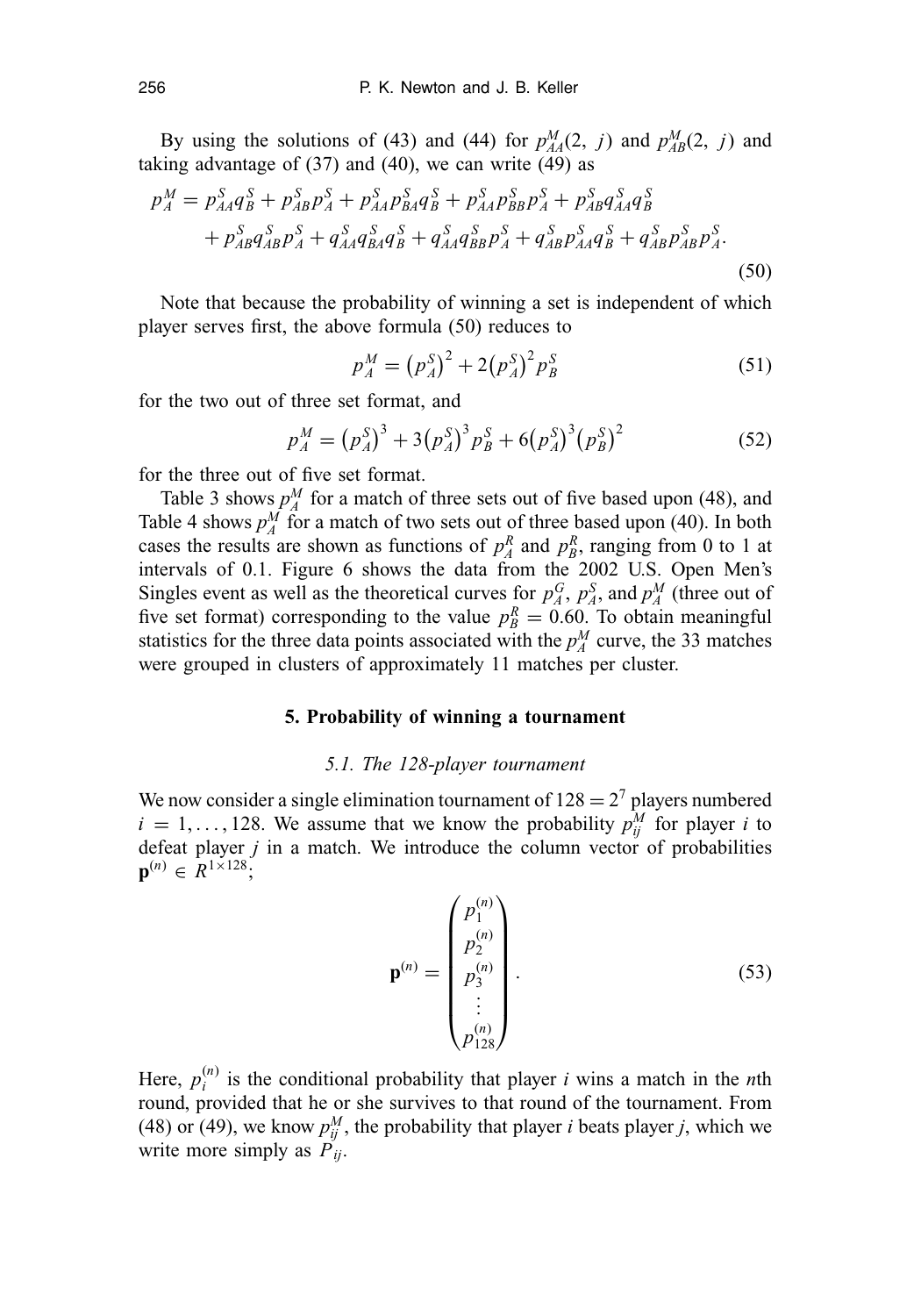**Table 4** Probability *p M A* of Player *A* Winning a Match of Two Sets out of Three

|                            |                                                                                              |        |                                                                                                                           |                                                                                  |        | $p_A^R$                                      |                                                                                                                                 |                                                          |                                                                                                                                                                                                                                                                   |                                                                                                                                  |                                                                                                                                                     |
|----------------------------|----------------------------------------------------------------------------------------------|--------|---------------------------------------------------------------------------------------------------------------------------|----------------------------------------------------------------------------------|--------|----------------------------------------------|---------------------------------------------------------------------------------------------------------------------------------|----------------------------------------------------------|-------------------------------------------------------------------------------------------------------------------------------------------------------------------------------------------------------------------------------------------------------------------|----------------------------------------------------------------------------------------------------------------------------------|-----------------------------------------------------------------------------------------------------------------------------------------------------|
|                            |                                                                                              | ತ      | 0.2                                                                                                                       | $0.\overline{3}$                                                                 | 0.4    | C.G                                          | $\frac{6}{1}$                                                                                                                   | 0.7                                                      | $\frac{8}{3}$                                                                                                                                                                                                                                                     | $\rm ^{9}$                                                                                                                       |                                                                                                                                                     |
|                            | $\ast$                                                                                       | .0000  | $0000$ .                                                                                                                  | $0000$ .                                                                         | 0000   | $0000$ .                                     | $0000$ .                                                                                                                        | $0000$ .                                                 | $0000$ .                                                                                                                                                                                                                                                          | 0000                                                                                                                             |                                                                                                                                                     |
|                            |                                                                                              | 0005.  |                                                                                                                           | 0.9820                                                                           |        | 0000                                         |                                                                                                                                 | $0000$ .                                                 |                                                                                                                                                                                                                                                                   |                                                                                                                                  |                                                                                                                                                     |
|                            |                                                                                              | 0.1461 | 0.8539                                                                                                                    |                                                                                  |        | 0.9999                                       |                                                                                                                                 | .0000                                                    |                                                                                                                                                                                                                                                                   |                                                                                                                                  |                                                                                                                                                     |
|                            |                                                                                              | 0.0180 |                                                                                                                           |                                                                                  |        |                                              |                                                                                                                                 |                                                          |                                                                                                                                                                                                                                                                   |                                                                                                                                  |                                                                                                                                                     |
|                            |                                                                                              | 0.0005 |                                                                                                                           |                                                                                  |        |                                              |                                                                                                                                 |                                                          |                                                                                                                                                                                                                                                                   |                                                                                                                                  |                                                                                                                                                     |
|                            |                                                                                              | 0.0000 |                                                                                                                           |                                                                                  |        |                                              |                                                                                                                                 |                                                          |                                                                                                                                                                                                                                                                   |                                                                                                                                  |                                                                                                                                                     |
| 12311967890<br>12911967890 |                                                                                              | 0.0000 | $\begin{array}{r} 0.1376 \\ 0.0103 \\ 0.0001 \\ 0.0000 \\ 0.0000 \\ 0.0000 \end{array}$                                   | $0.8624$<br>$0.5000$<br>$0.1091$<br>$0.0053$<br>$0.0000$<br>$0.0000$<br>$0.0000$ |        | 9947<br>0.9079<br>0.5000<br>0.0053<br>0.0053 | $\begin{array}{l} 1.0000\\ 1.0000\\ 1.0000\\ 0.9961\\ 0.9079\\ 0.5000\\ 0.1001\\ 0.0103\\ 0.0103\\ 0.0005\\ 0.0005 \end{array}$ | 1.0000<br>1.0000<br>0.8909<br>0.5000<br>0.1376<br>0.0180 | $\begin{array}{l} 1.0000\\ 1.0000\\ 1.0000\\ 1.0000\\ 0.9999\\ 0.8624\\ 0.5000\\ 0.1461\\ 0.1461\\ 0.1461\\ 0.1461\\ 0.0000\\ 0.0000\\ 0.0000\\ 0.0000\\ 0.0000\\ 0.0000\\ 0.0000\\ 0.0000\\ 0.0000\\ 0.0000\\ 0.0000\\ 0.0000\\ 0.0000\\ 0.0000\\ 0.0000\\ 0.00$ | $\begin{array}{l} 1.0000\\ 1.0000\\ 1.0000\\ 1.0000\\ 1.0000\\ 1.0000\\ 0.995\\ 0.9820\\ 0.8539\\ 0.8539\\ 0.5000\\ \end{array}$ | $\begin{array}{l} 1.0000\\ 1.0000\\ 1.0000\\ 1.0000\\ 1.0000\\ 1.0000\\ 1.0000\\ 1.0000\\ 1.0000\\ 1.0000\\ 1.0000\\ 1.0000\\ 1.0000\\ \end{array}$ |
|                            |                                                                                              | 0.0000 |                                                                                                                           |                                                                                  |        |                                              |                                                                                                                                 |                                                          |                                                                                                                                                                                                                                                                   |                                                                                                                                  |                                                                                                                                                     |
|                            |                                                                                              | 0.0000 |                                                                                                                           |                                                                                  |        |                                              |                                                                                                                                 |                                                          |                                                                                                                                                                                                                                                                   |                                                                                                                                  |                                                                                                                                                     |
|                            |                                                                                              | 0.0000 | 0000.                                                                                                                     |                                                                                  | 0000   | 0.0000                                       |                                                                                                                                 |                                                          |                                                                                                                                                                                                                                                                   |                                                                                                                                  |                                                                                                                                                     |
|                            | $0.0000$<br>$0.0000$<br>$0.0000$<br>$0.0000$<br>$0.0000$<br>$0.0000$<br>$0.0000$<br>$0.0000$ | 0.0000 | 0000                                                                                                                      | 0.0000                                                                           | 0.0000 | 00000                                        | 0000                                                                                                                            | 0.0000                                                   |                                                                                                                                                                                                                                                                   | 0.000                                                                                                                            | ⋇                                                                                                                                                   |
|                            | Indicates that the mat                                                                       |        | Values of $p_A^R$ are along the top row and values of $p_B^R$ are down the left column<br>ch cannot end for these values. |                                                                                  |        |                                              |                                                                                                                                 |                                                          |                                                                                                                                                                                                                                                                   |                                                                                                                                  |                                                                                                                                                     |

Probability of Winning at Tennis 257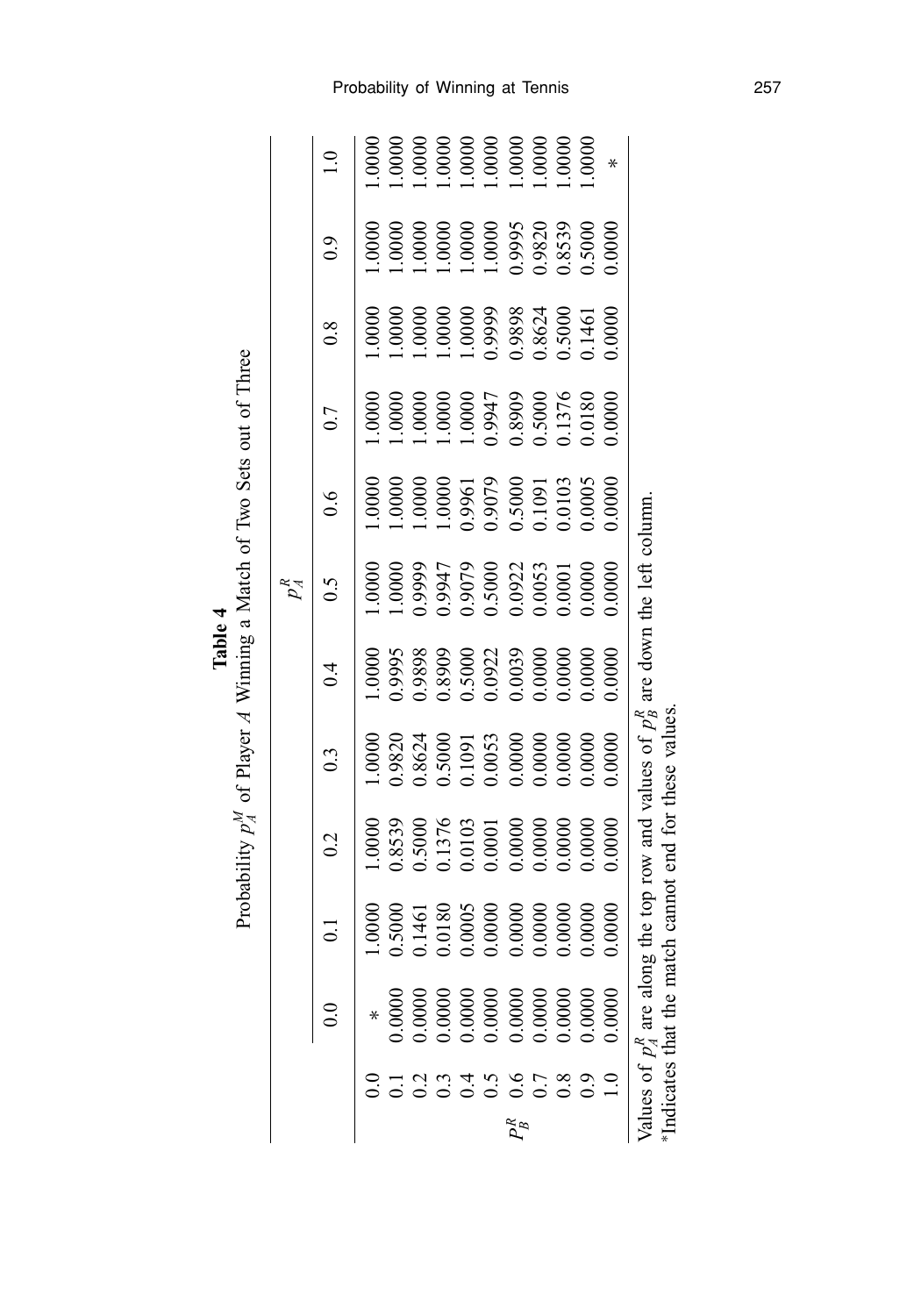2002 US Open Men*'*s Singles



Figure 6. Theoretical curves for  $p_A^G$  (dotted),  $p_A^S$  (dashed), and  $p_A^M$  (solid) corresponding to values  $p_B^R = 0.60$ . Compiled data from the 2002 U.S. Open Men's Singles event are shown for all matches in which  $p_B^R = 0.60 \pm 0.01$ .

**p**(*n*) satisfies the recursion formula

 $\lambda$ 

$$
\mathbf{p}^{(0)} = \begin{pmatrix} 1 \\ 1 \\ 1 \\ \vdots \\ 1 \end{pmatrix}, \qquad \mathbf{p}^{(n)} = \mathbf{P}_n \mathbf{p}^{(n-1)} \quad (n = 1, ..., 6). \tag{54}
$$

Here,  $P_n$  is a 128 × 128 matrix with block diagonal structure made up of  $2^{7-n}$ blocks. We label them  $P_n^{(k)}$ ,  $1 \le k \le 2^{7-n}$ , and then  $P_n$  is given by

$$
\mathbf{P}_n = \begin{bmatrix} \mathbf{P}_n^{(1)} & 0 & 0 & \dots & 0 \\ 0 & \mathbf{P}_n^{(2)} & 0 & \dots & 0 \\ 0 & 0 & \mathbf{P}_n^{(3)} & \dots & \vdots \\ \vdots & \vdots & \vdots & \vdots & \vdots \\ 0 & 0 & 0 & \dots & \mathbf{P}_n^{(2^{7-n})} \end{bmatrix} .
$$
 (55)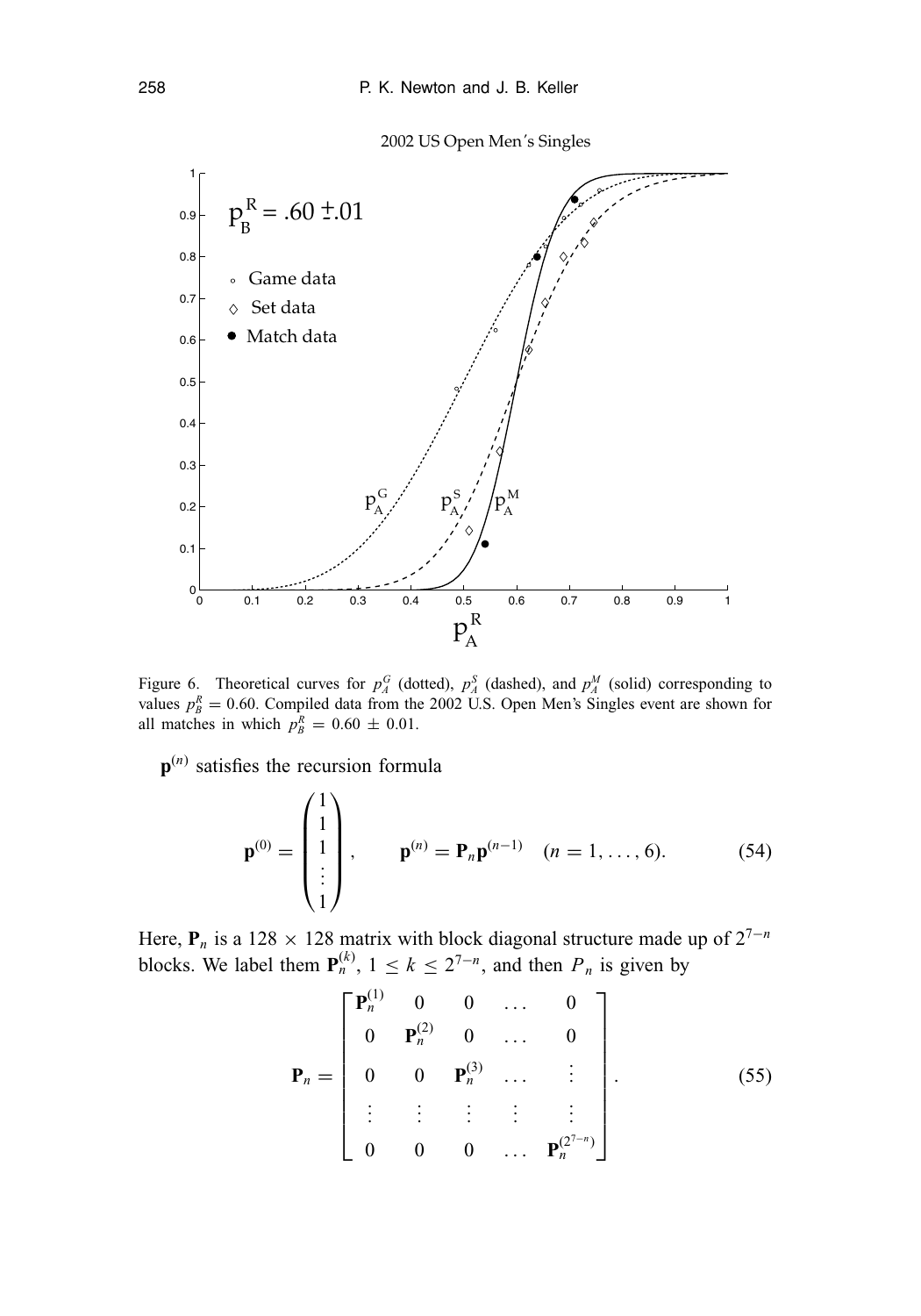$\mathbf{P}_n^{(k)}$  is a  $2^n \times 2^n$  off-diagonal block matrix:

$$
\mathbf{P}_n^{(k)} = \begin{bmatrix} 0 & \mathbf{P}_{\alpha,\beta}^{(n,k)} \\ \mathbf{P}_{\alpha,\beta}^{(n,k)} & 0 \end{bmatrix},\tag{56}
$$

where  $\alpha = (k - 1)2^n + 1$ ,  $\beta = k2^n$ . The  $P_{\alpha,\beta}^{(n,k)}$  are  $2^{n-1} \times 2^{n-1}$  matrices of the form

$$
\mathbf{P}_{\alpha,\beta}^{(n,k)} = \begin{bmatrix} P_{\alpha,\beta+1-2^{n-1}} & \cdots & P_{\alpha,\beta-1} & P_{\alpha,\beta} \\ P_{\alpha+1,\beta+1-2^{n-1}} & \cdots & P_{\alpha+1,\beta-1} & P_{\alpha+1,\beta} \\ \vdots & \vdots & \vdots & \vdots \\ P_{\alpha+2^{n-1}-1,\beta+1-2^{n-1}} & \cdots & P_{\alpha+2^{n-1}-1,\beta-1} & P_{\alpha+2^{n-1}-1,\beta} \end{bmatrix} . \tag{57}
$$

The entries of this matrix,  $P_{ij}$ , are obtained from (48) or (49).

As an example, for  $n = 1$ , (55) becomes

$$
\mathbf{P}_{1} = \begin{bmatrix} \mathbf{P}_{1}^{(1)} & 0 & 0 & \dots & 0 \\ 0 & \mathbf{P}_{1}^{(2)} & 0 & \dots & 0 \\ 0 & 0 & \mathbf{P}_{1}^{(3)} & \dots & \vdots \\ \vdots & \vdots & \vdots & \vdots & \vdots \\ 0 & 0 & 0 & \dots & \mathbf{P}_{1}^{(64)} \end{bmatrix} .
$$
 (58)

 ${\bf P}_1^{(k)}$  is a 2  $\times$  2 matrix:

$$
\mathbf{P}_1^{(k)} = \begin{bmatrix} 0 & P_{2k-1,2k} \\ P_{2k,2k-1} & 0 \end{bmatrix}.
$$
 (59)

Explicitly (59) yields

$$
\mathbf{P}_{1}^{(1)} = \begin{bmatrix} 0 & P_{12} \\ P_{21} & 0 \end{bmatrix}, \mathbf{P}_{1}^{(2)} = \begin{bmatrix} 0 & P_{34} \\ P_{43} & 0 \end{bmatrix}, \dots, \mathbf{P}_{1}^{(64)} = \begin{bmatrix} 0 & P_{127,128} \\ P_{128,127} & 0 \end{bmatrix}.
$$
\n(60)

The probability that player *i* ultimately becomes the tournament champion, which we denote  $p_i^{TC}$ , is the product of the conditional probabilities of winning each of the rounds. In vector form, this is given by

$$
\mathbf{p}^{TC} \equiv \begin{pmatrix} p_1^{TC} \\ p_2^{TC} \\ p_3^{TC} \\ \vdots \\ p_{128}^{TC} \end{pmatrix} = \begin{pmatrix} \prod_{n=1}^{7} p_1^{(n)} \\ \prod_{n=1}^{7} p_2^{(n)} \\ \prod_{n=1}^{7} p_3^{(n)} \\ \vdots \\ \prod_{n=1}^{7} p_{128}^{(n)} \end{pmatrix} .
$$
 (61)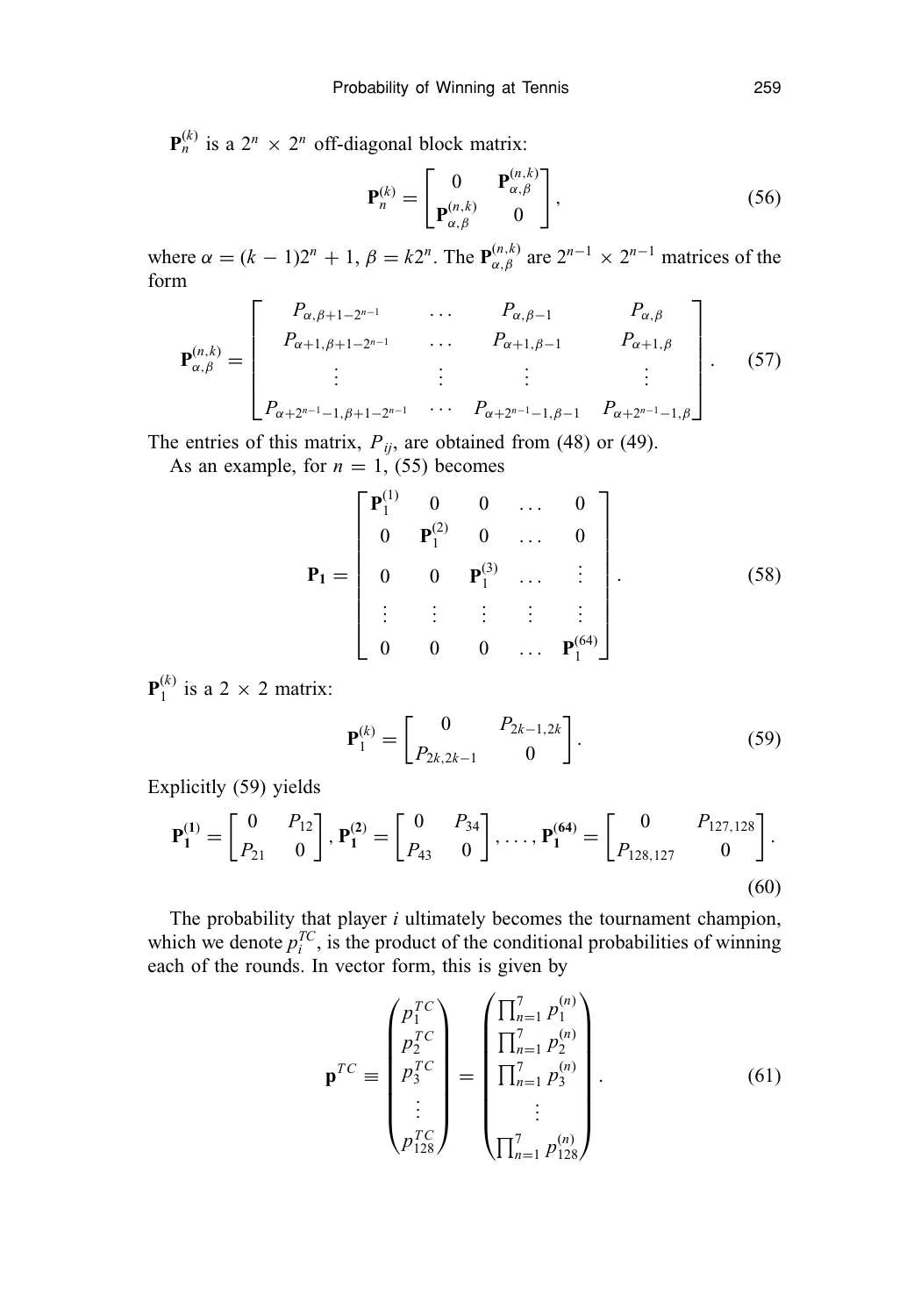The factors in the last column are obtained by solving (54). Note that the components of the vector  $p^{TC}$  must sum to unity.

## *5.2. Predicting the fate of the semifinalists*

Suppose that after the quarterfinal round, we wish to predict the probability of each of the four semifinalists becoming the tournament champion. We use the preceding recursion method, introducing the vectors  $\mathbf{p}^{(0)}$ ,  $\mathbf{p}^{(1)}$ , and  $\mathbf{p}^{(2)}$  of probabilities of winning the quarterfinal, semifinal, and final round

$$
\mathbf{p}^{(0)} = \begin{pmatrix} 1 \\ 1 \\ 1 \\ 1 \end{pmatrix}, \quad \mathbf{p}^{(n)} = \begin{pmatrix} p_1^{(n)} \\ p_2^{(n)} \\ p_3^{(n)} \\ p_4^{(n)} \end{pmatrix}, \quad (n = 1, 2). \tag{62}
$$

The matrices  $P_1$  and  $P_2$  are given by

$$
\mathbf{P}_1 = \begin{bmatrix} 0 & P_{12} & 0 & 0 \\ P_{21} & 0 & 0 & 0 \\ 0 & 0 & 0 & P_{34} \\ 0 & 0 & P_{43} & 0 \end{bmatrix},
$$
(63)

$$
\mathbf{P}_2 = \begin{bmatrix} 0 & 0 & P_{13} & P_{14} \\ 0 & 0 & P_{23} & P_{24} \\ P_{31} & P_{32} & 0 & 0 \\ P_{41} & P_{42} & 0 & 0 \end{bmatrix}.
$$
 (64)

The probability that player *i* wins a semifinal match is the *i*th component of

$$
\mathbf{p}^{(1)} = \mathbf{P}_1 \mathbf{p}^{(0)} = \begin{pmatrix} P_{12} \\ P_{21} \\ P_{34} \\ P_{43} \end{pmatrix} . \tag{65}
$$

The probability that player *i* wins the final match if he or she plays in it is the *i*th component of

$$
\mathbf{p}^{(2)} = \mathbf{P}_2 \mathbf{p}^{(1)} = \begin{pmatrix} P_{13} P_{34} + P_{14} P_{43} \\ P_{23} P_{34} + P_{24} P_{43} \\ P_{31} P_{12} + P_{32} P_{21} \\ P_{41} P_{12} + P_{42} P_{21} \end{pmatrix} .
$$
 (66)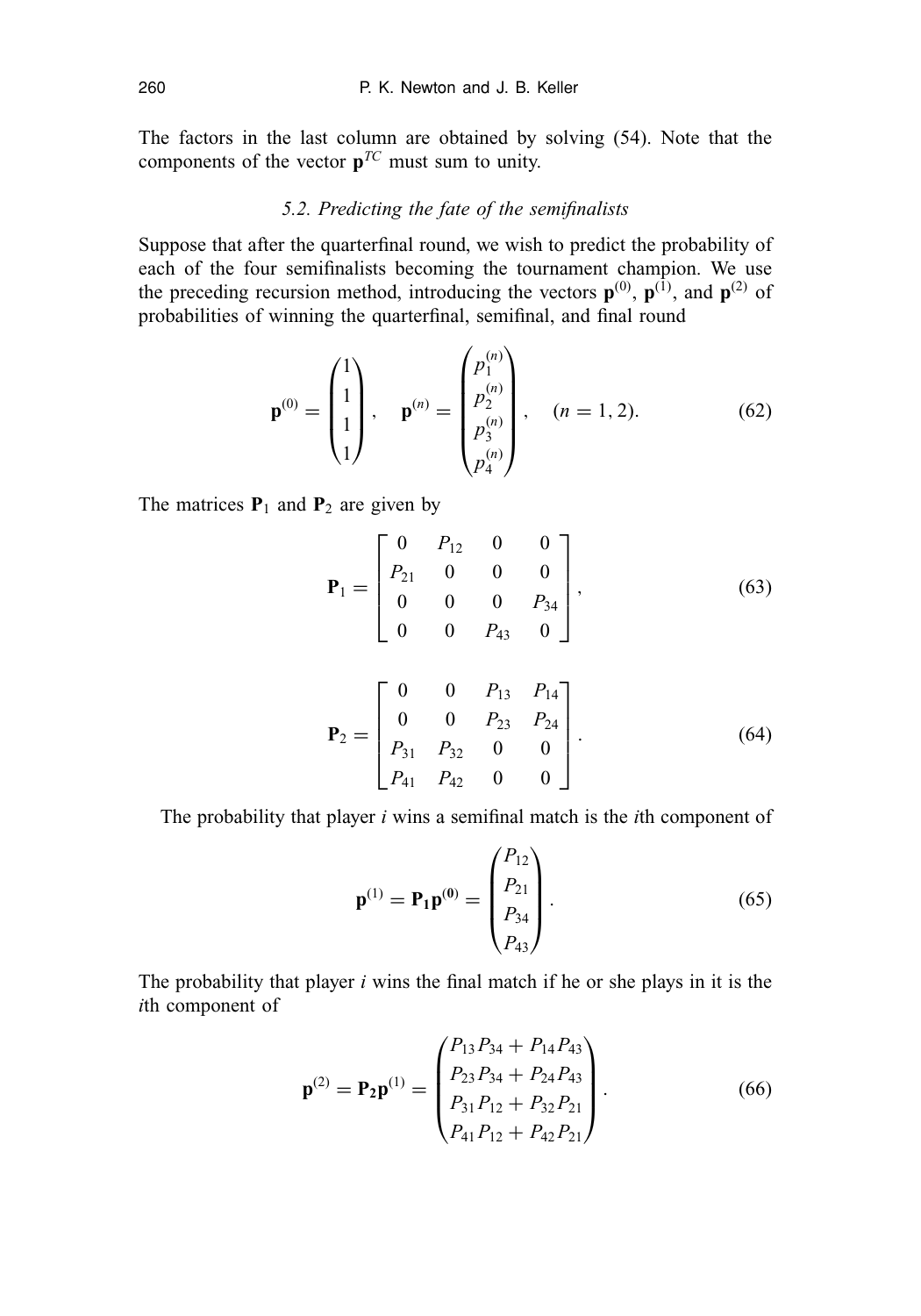The vector of probabilities that each semifinalist wins the tournament is obtained by using  $(65)$  and  $(66)$  in  $(61)$ :

$$
\mathbf{p}^{TC} = \begin{pmatrix} P_{12}(P_{13}P_{34} + P_{14}P_{43}) \\ P_{21}(P_{23}P_{34} + P_{24}P_{43}) \\ P_{34}(P_{31}P_{12} + P_{32}P_{21}) \\ P_{43}(P_{41}P_{12} + P_{42}P_{21}) \end{pmatrix} . \tag{67}
$$

#### **6. 2002 U.S. Open and Wimbledon data**

We now use the results of the 2002 U.S. Open and 2002 Wimbledon Singles events to show how the previous method can be applied to predict the tournament champion after the quarterfinal round  $(n = 5)$ , based on the accumulated data through this round. Let  $\alpha_i(n)$  be the total number of points won on serve by player *i* in round *n*, and let  $\beta_i(n)$  be the total number of points served by player *i* in round *n*. Then, the empirical probability of player *i* winning a point on serve in round *n* is  $\alpha_i(n)/\beta_i(n)$ . The corresponding probability of winning a rally on serve in rounds 1–*n* is

$$
p_i^R(n) = \sum_{j=1}^n \alpha_i(j) / \sum_{j=1}^n \beta_i(j).
$$
 (68)

We use this with  $n = 5$  in (5) for each player in the semifinals and then compute their empirical probabilities of winning a match against any of the other remaining players. This allows us to compute the entries of the matrices **P**<sub>1</sub> and **P**<sub>2</sub> in (63), (64), and arrive at values for  $p^{TC}$  in round  $n = 6$  for each of the four semifinalists. To calculate  $p^{TC}$  for the two finalists after the semifinal round match, we repeat the same steps for the two finalists, using (68) with  $n = 6$ . The same method of calculating  $p^{TC}$  could be applied after round  $n = 1$ , and after each subsequent round as the tournament progresses to make running projections regarding tournament outcomes. Other forecasting methods which allow point by point updates as the match unfolds are described in [19].

## *6.1. Women's Tennis Association (WTA) data*

Figure 7 shows the 2002 U.S. Open Women's Singles Draw from the semifinal round. Under each player, we show the value of  $p_i^R(5)$ ,  $p_i^R(6)$ , and  $p_i^R(7)$ . Next to each player's name is their empirical probability of winning the upcoming match,  $P_{ij}$ , as well as their empirical probability of becoming the tournament champion,  $p_i^{TC}$ . After the quarterfinal round matches, L. Davenport would have been the slight favorite to win the tournament ( $p_2^{TC}$ )  $\frac{2}{2}$  = 0.3599), followed by V. Williams ( $p_4^{TC} = 0.3047$ ), S. Williams ( $p_1^{TC} = 0.3047$ ) 0.2872) and A. Mauresmo ( $p_3^{TC} = 0.0482$ ), while after the semifinal round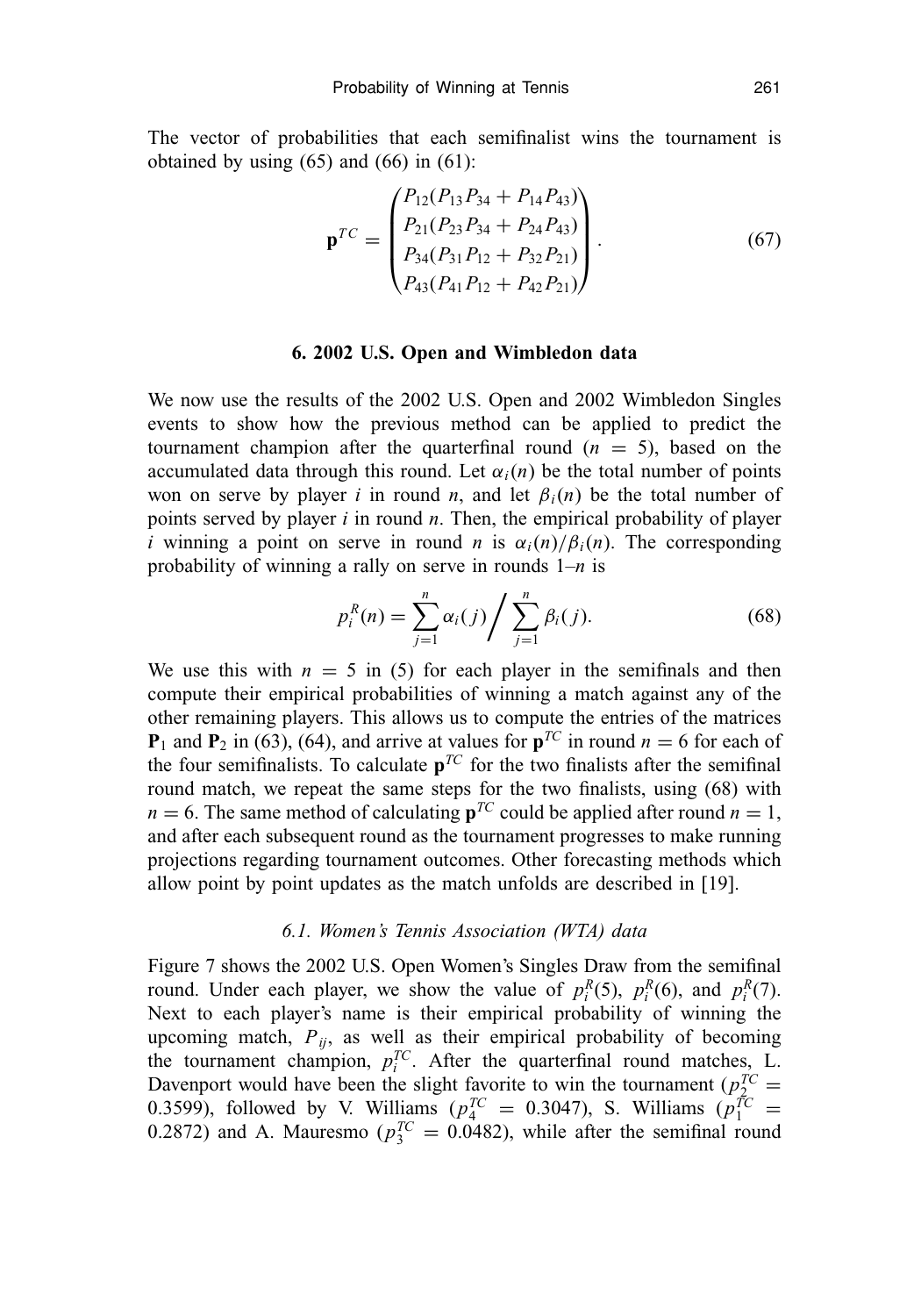S. Williams 
$$
P_{12}
$$
 = .4582  $p_1^{TC}$  = .2872  
\n $p_1^R(5) = 158/225 = .7022$   
\nL. Davenport  $P_{21}$  = .5418  $p_2^{TC}$  = .3599  
\n $p_2^R(5) = 170/239 = .7113$   
\nA. Mauresmo  $P_{34}$  = .2559  $p_3^{TC}$  = .0482  
\n $p_3^R(5) = 237/374 = .6337$   
\nV. Williams  $P_{41}$  =  $p_4^{TC}$  = .3473  
\n $p_4^R(6) = 208/301 = .6910$   
\n $p_1^R(7) = 240/349 = .6877$   
\n $p_3^R(7) = 240/349 = .6877$   
\n $p_4^R(6) = 235/357 = .6583$   
\nV. Williams  $P_{41}$  =  $p_4^{TC}$  = .3473  
\n $p_4^R(6) = 235/357 = .6583$   
\n $p_4^R(6) = 235/357 = .6583$ 

Figure 7. The probability  $P_{ij}$  of each of the four semifinalists in the 2002 U.S. Open Women's Singles tournament winning her match, and her probability  $p_i^{TC}$  of becoming the tournament champion.

matches, S. Williams ( $p_1^{TC} = 0.6527$ ) was the favorite and ultimately won the tournament. Figure 8 shows the 2002 Wimbledon Women's Singles Draw from the semifinal round. Here, V. Williams ( $p_1^{TC} = 0.4784$ ) was the favorite to win the tournament after the quarterfinal round match, followed by S. Williams  $(p_4^{TC} = 0.3834)$ , A. Mauresmo  $(p_3^{TC} = 0.1233)$ , and J. Henin  $(p_2^{TC} = 0.0150)$ , while S. Williams ( $p_4^{TC} = 0.5866$ ) was the favorite after the semifinal round match and ultimately won the tournament.

## *6.2. Association of Tennis Professionals (ATP) data*

Figure 9 shows the 2002 U.S. Open Men's Singles Draw. After the quarterfinal round matches, P. Sampras was the heavy favorite to win the tournament  $(p_1^{TC} = 0.6747)$ , followed by L. Hewitt  $(p_4^{TC} = 0.1457)$ , A. Agassi  $(p_3^{TC} = 0.6747)$ 0.0945), and S. Schalken ( $p_2^{TC} = 0.0851$ ). Sampras' chances of winning the tournament increased after his semifinal round match ( $p_1^{TC} = 0.8856$ ) and he ultimately won the tournament. Figure 10 shows the results from the 2002 Wimbledon Men's Singles event. After their quarterfinal round matches, X. Malisse  $(p_3^{TC} = 0.4573)$  was favored to win the tournament, followed by L. Hewitt ( $p_1^{TC} = 0.3364$ ), T. Henman ( $p_2^{TC} = 0.1815$ ), and D. Nalbandian  $(p_4^{TC} = 0.0247)$ . After the semifinal round matches, it was L. Hewitt, the ultimate tournament champion, who was the heavy favorite ( $p_1^{TC} = 0.8698$ ).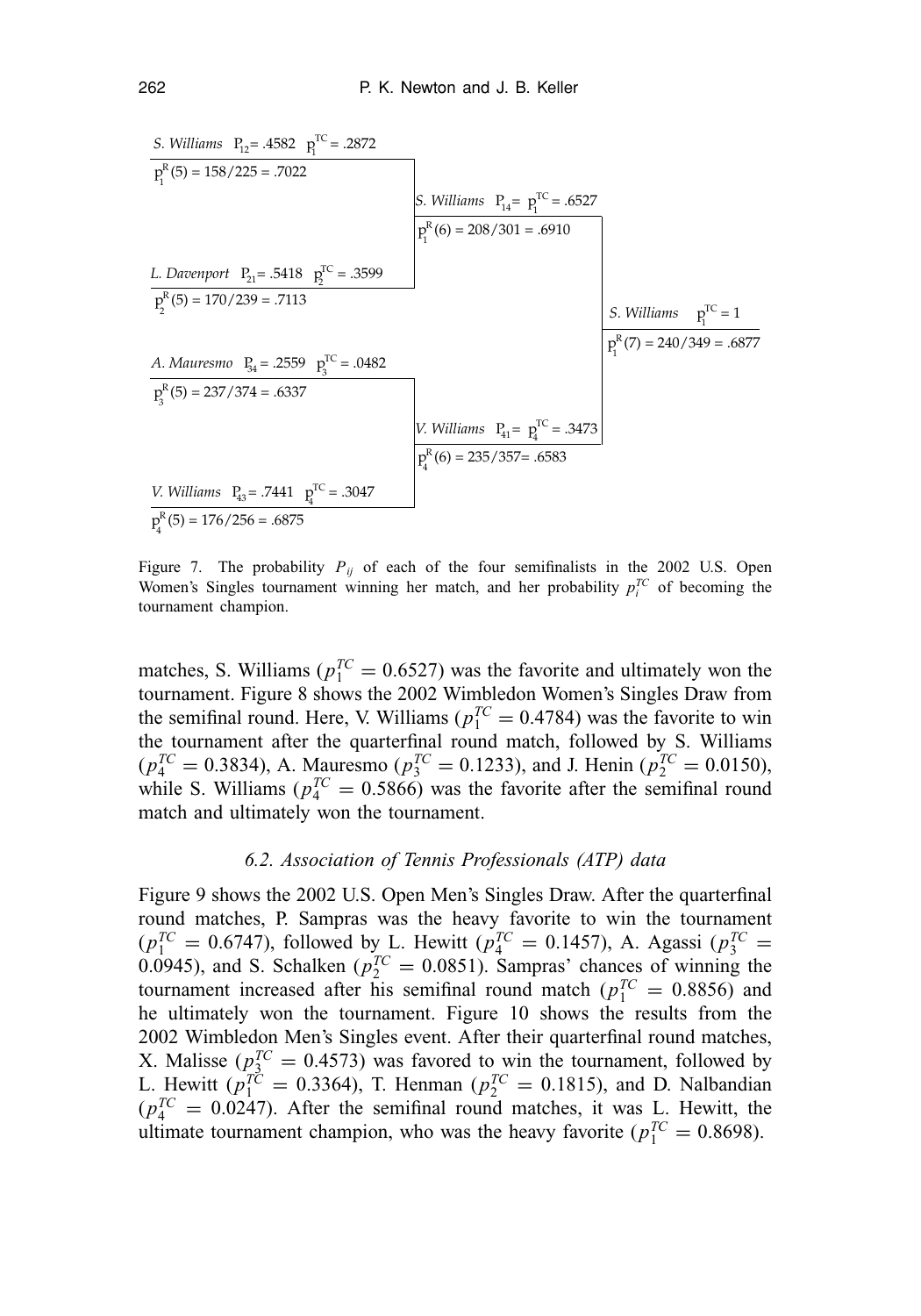V. Williams 
$$
P_{12}
$$
 = .8896  $p_1^{TC}$  = .4784  
\n $p_1^R(5) = 162/230 = 0.7043$   
\n $p_2^R(5) = 162/230 = 0.7043$   
\n $p_2^R(6) = 200/286 = .6993$   
\n $p_2^R(7) = 220/364 = .6044$   
\n $p_3^R(7) = 220/364 = .6044$   
\n $p_4^R(7) = 276/390 = .7077$   
\nA. Mauresmo  $P_{34}$  = .3184  $p_3^{TC}$  = .1233  
\n $p_3^R(5) = 212/317 = .6688$   
\nS. Williams  $P_{43}$  = .6816  $p_1^{TC}$  = .3834  
\n $p_4^R(6) = 232/323 = .7183$   
\nS. Williams  $P_{43}$  = .6816  $p_4^{TC}$  = .3834  
\n $p_4^R(5) = 202/285 = .7088$ 

Figure 8. The probability  $P_{ij}$  of each of the four semifinalists in the 2002 Wimbledon Women's Singles tournament winning her match, and her probability  $p_i^{TC}$  of becoming the tournament champion.

| P. Sampras                            | $P_1 = .8257$    | $P_1^{\text{TC}} = .6747$          |                                     |                       |
|---------------------------------------|------------------|------------------------------------|-------------------------------------|-----------------------|
| $P_1^{\text{R}}(5) = 392/524 = .7481$ | P. Sampras       | $P_1 = p_1^{\text{TC}} = .8856$    |                                     |                       |
| S. Schalken                           | $P_{21} = .1743$ | $P_2^{\text{TC}} = .0851$          | P_1^{\text{R}}(6) = 469/629 = .7456 |                       |
| $P_2^{\text{R}}(5) = 447/655 = .6824$ | P. Sampras       | $P_1^{\text{TC}} = 1$              |                                     |                       |
| A. Agassi                             | $P_{34} = .4386$ | $P_3^{\text{TC}} = .0945$          | P. Sampras                          | $P_1^{\text{TC}} = 1$ |
| $P_3^{\text{R}}(5) = 285/420 = .6786$ | A. Agassi        | $P_{41} = P_4^{\text{TC}} = .1144$ |                                     |                       |
| L. Hewitt                             | $P_{43} = .5614$ | $P_4^{\text{TC}} = .1457$          | P_4^{\text{R}}(6) = 365/551 = .6624 |                       |
| $P_4^{\text{R}}(5) = 370/537 = .6890$ | 370/537 = .6890  |                                    |                                     |                       |

Figure 9. The probability  $P_{ij}$  of each of the four semifinalists in the 2002 U.S. Open Men's Singles tournament winning his match, and his probability  $p_i^{TC}$  of becoming the tournament champion.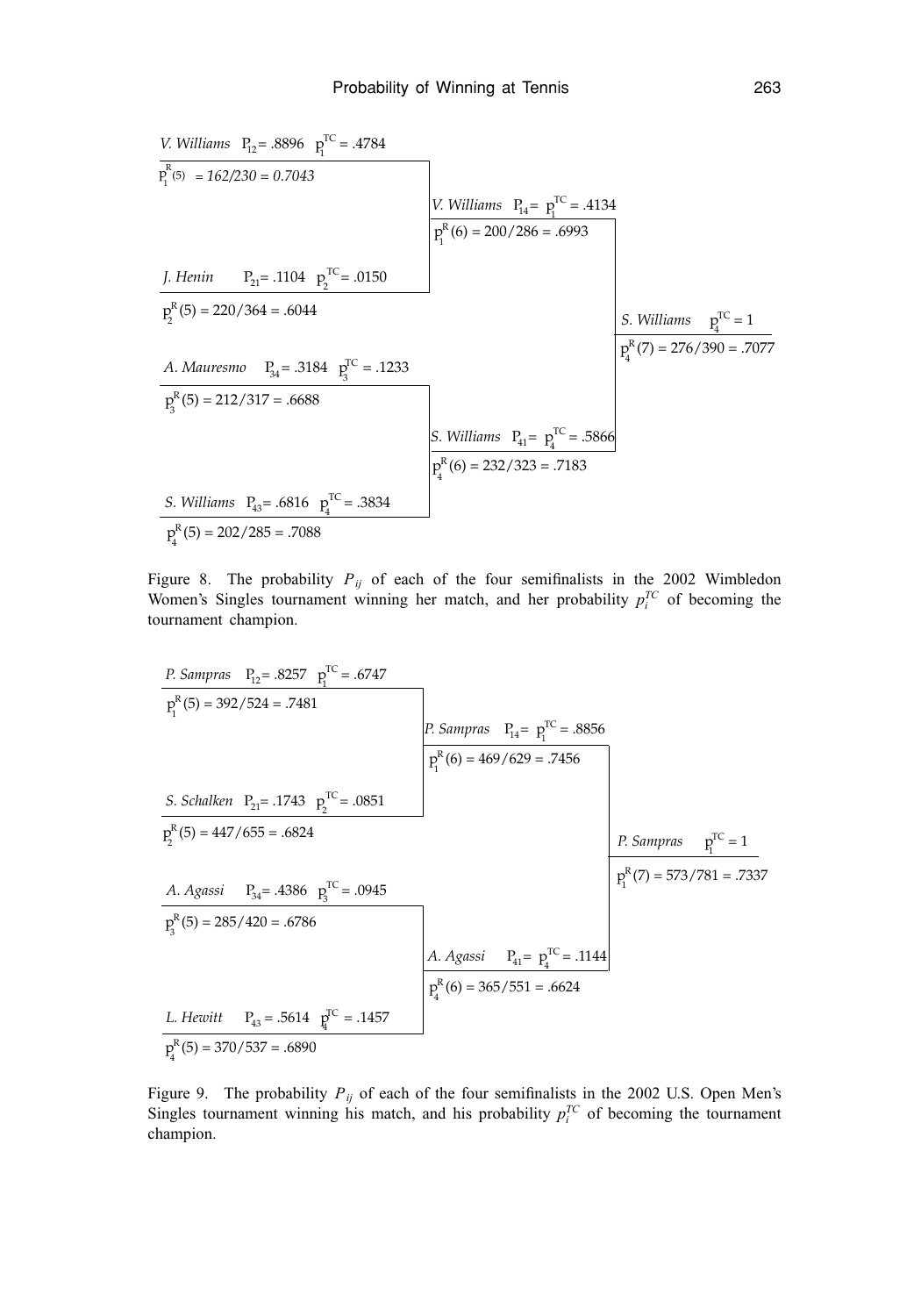

Figure 10. The probability  $P_{ij}$  of each of the four semifinalists in the 2002 Wimbledon Men's Singles tournament winning his match, and his probability  $p_i^{TC}$  of becoming the tournament champion.

## **7. Capturing non-iid effects**

There are several papers documenting effects that cannot be captured with the assumption that points are independent and identically distributed. For example, Magnus and Klassen [20] analyze 90,000 points played at Wimbledon, and find evidence of a "first game effect," i.e., that the first game of a match is the hardest one to break. This indicates that it may be desirable to allow  $p_A^G$ and  $p_B^G$  to vary from game to game and perhaps depend on the specific pair of players who are competing. Jackson and Mosurski [21] give compelling evidence which indicates that points may not be independent. This includes what is commonly called the "hot-hand" phenomenon in which winning a previous point, game, or set, increases ones chances of winning the next, and the opposite of this, called the "back-to-the-wall" effect in which playing from behind can sometimes be a psychological advantage. From the analysis of Klassen and Magnus [9], one can assume that although these effects may be small when analyzing large heterogeneous data sets, they may be more important when analyzing specific head-to-head match-ups between two players, as, for example, the famous McEnroe–Borg series of matches [21] in which a "back-to-the-wall" phenomenon seems to be present.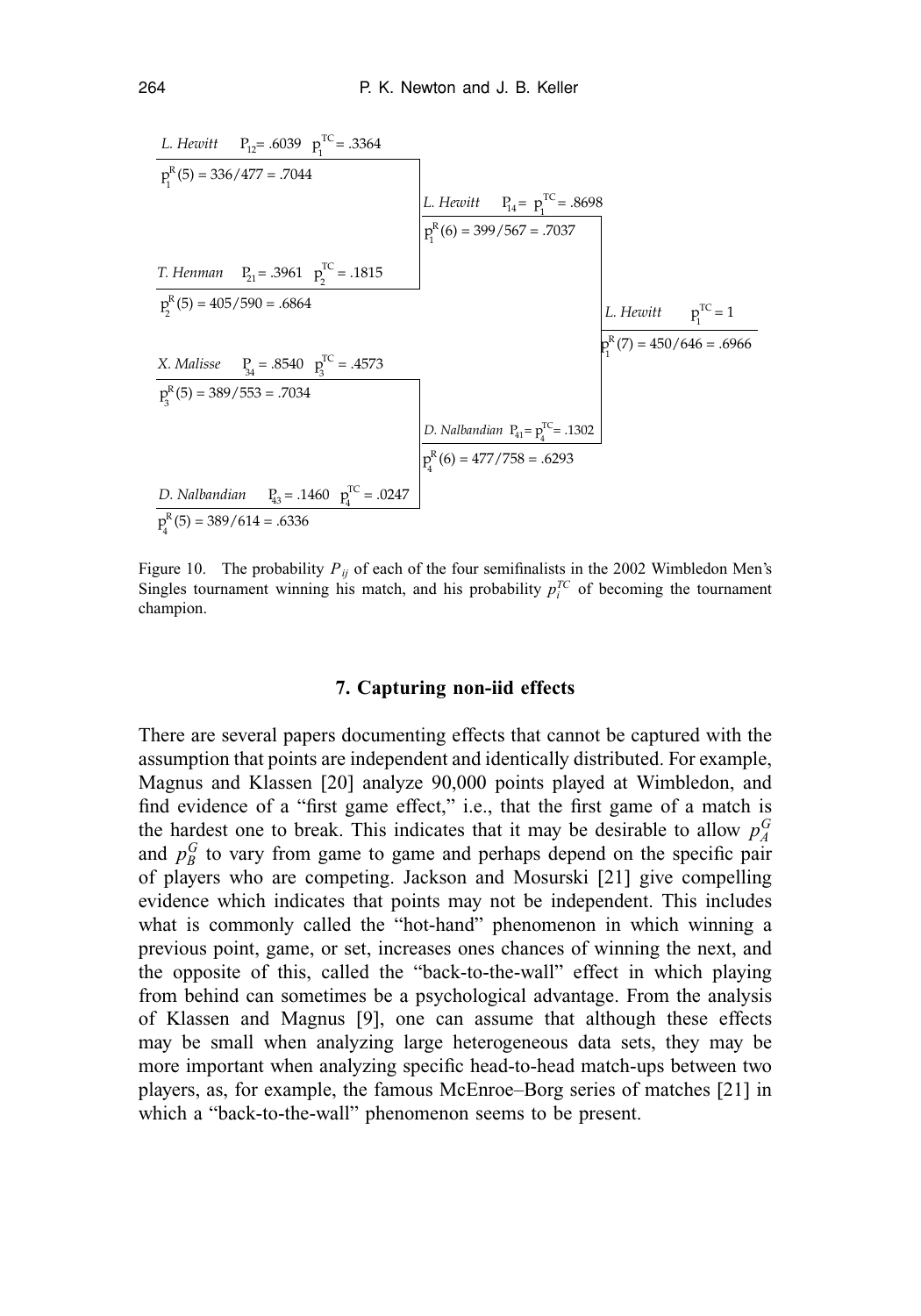A more refined analysis than the one described in this paper could incorporate these and other higher-order effects by allowing  $p_A^R$  and  $p_B^R$  to vary from point to point as the match unfolds, depending on the points "importance" [12] or by taking into consideration more detailed player characteristics such as rallying ability or strength of return of serve. For example, we could define the probability that player *A* wins a point on serve as

$$
\hat{p}_A^R = p_A^R + \delta p_{AB}^R(i, j), \quad (0 \le \hat{p}_A^R \le 1)
$$
\n(69)

where  $p_A^R$  is constant throughout the match,  $p_{AB}^R(i, j)$  represents player *A*'s probability of winning a point on serve against player *B*, when the score is *i* points for *A* and *j* points for *B*, and  $\delta \ll 1$  is a small parameter reflecting the fact that, in most cases, the deviation from iid is small. The goal then would be to calculate the corresponding formulas for game, set, and match for each player, i.e.,  $\hat{p}_A^G$ ,  $\hat{p}_A^S$ ,  $\hat{p}_A^M$ , and  $\hat{p}_B^G$ ,  $\hat{p}_B^S$ ,  $\hat{p}_B^M$ . The "leading-order" theory  $(\delta = 0)$  is the one described in this paper based on the iid assumption, while "higher-order" corrections could be treated perturbatively.

#### **Acknowledgments**

This work is supported by the National Science Foundation grants NSF-DMS 9800797 and NSF-DMS 0203581. Useful comments and observations by J. D'Angelo and G.H. Pollard on an early draft of the manuscript are gratefully acknowledged. The first author also thanks Andres Figueroa for skillfully performing Matlab calculations on the models developed in this manuscript as part of a summer undergraduate research project.

#### **Appendix**

The solution of  $(7)$ – $(10)$  is

$$
p_A^S(6,0) = (p_A^G q_B^G)^3
$$
 (A.1)

$$
p_A^S(6, 1) = 3(p_A^G)^3 q_A^G (q_B^G)^3 + 3(p_A^G)^4 p_B^G (q_B^G)^2
$$
 (A.2)

$$
p_A^S(6,2) = 12(p_A^G)^3 q_A^G p_B^G (q_B^G)^3 + 6(p_A^G)^2 (q_A^G)^2 (q_B^G)^4
$$
  
+3(p\_A^G)^4 (p\_B^G)^2 (q\_B^G)^2 (q\_B^G)^2 (q\_B^G)^4 (A.3)

$$
p_A^S(6,3) = 24(p_A^G)^3 (q_A^G)^2 p_B^G (q_B^G)^3 + 24(p_A^G)^4 q_A^G (p_B^G)^2 (q_B^G)^2
$$
  
+4(p\_A^G)^2 (q\_A^G)^3 (q\_B^G)^4 + 4(p\_A^G)^5 (p\_B^G)^3 q\_B^G (A.4)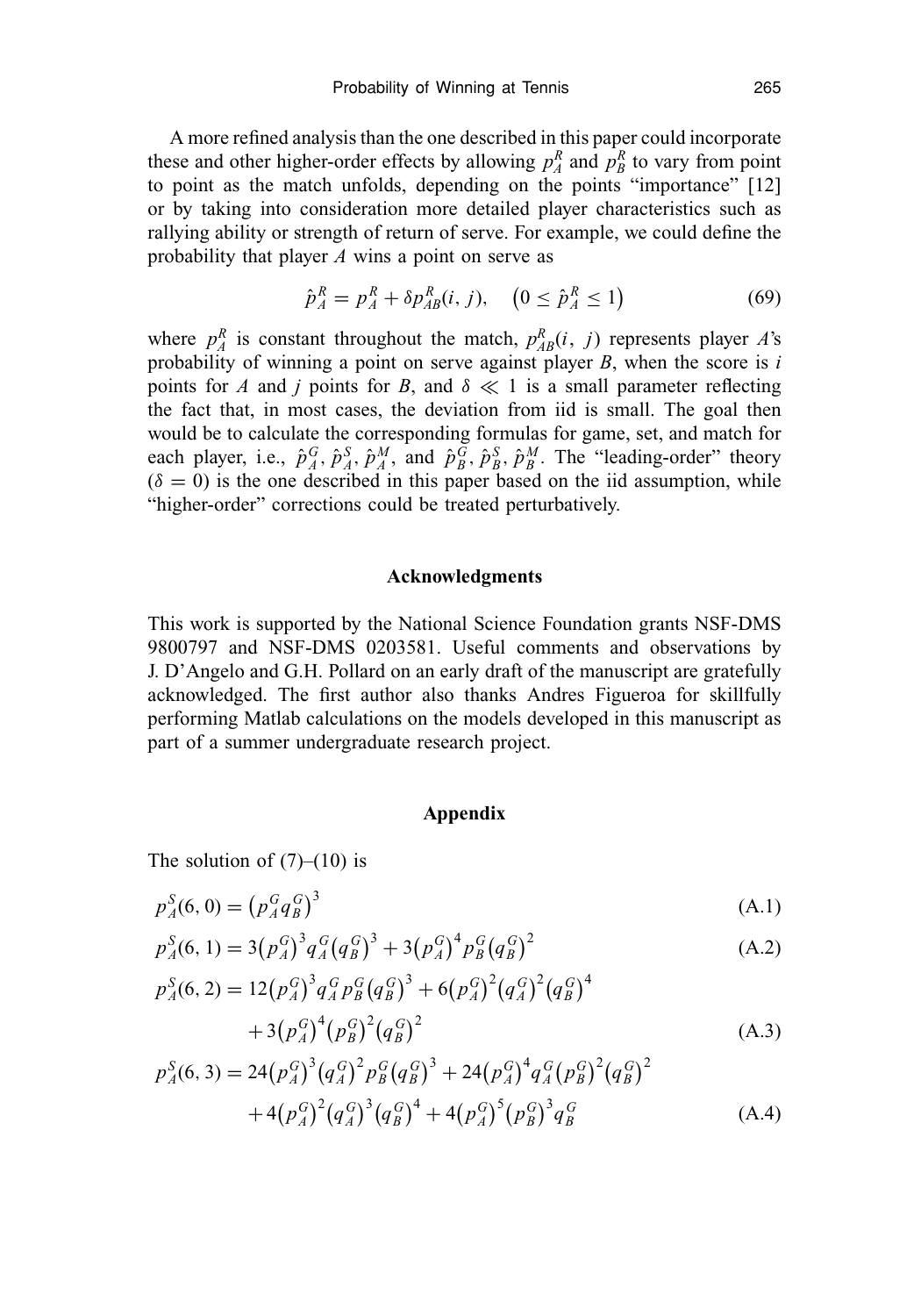$$
p_A^S(6,4) = 60(p_A^G)^3(q_A^G)^2(p_B^G)^2(q_B^G)^3 + 40(p_A^G)^2(q_A^G)^3 p_B^G(q_B^G)^4
$$
  
+20(p\_A^G)^4 q\_A^G(p\_B^G)^3(q\_B^G)^2 + 5p\_A^G(q\_A^G)^4(q\_B^G)^5  
+ (p\_A^G)^5(p\_B^G)^4 q\_B^G(A.5)  

$$
p_A^S(7,5) = 100(p_A^G)^3(q_A^G)^3(p_B^G)^2(q_B^G)^4 + 100(p_A^G)^4(q_A^G)^2(p_B^G)^3(q_B^G)^3
$$
  
+25(p\_A^G)^2(q\_A^G)^4 p\_B^G(q\_B^G)^5 + 25(p\_A^G)^5 q\_A^G(p\_B^G)^4(q\_B^G)^2  
+ p\_A^G(q\_A^G)^5(q\_B^G)^6 + (p\_A^G)^6(p\_B^G)^5 q\_B^G(A.6)

To obtain  $p_A^S(i, j)$  from  $p_A^S(j, i)$ , we interchange  $p_A^G \leftrightarrow q_A^G$  and  $p_B^G \leftrightarrow q_B^G$  in (A.1)–(A.6). Finally,  $p_A^S(6, 6)$  in (6) is given by

$$
p_A^S(6,6) = 1 - \left[ \sum_{i=0}^4 \left( p_A^S(i,6) + p_A^S(6,i) \right) + p_A^S(7,5) + p_A^S(5,7) \right]. \quad (A.7)
$$

The solution of  $(14)$ – $(16)$  yields:

$$
p_A^T(7,0) = (p_A^R)^3 (q_B^R)^4
$$
 (A.8)

$$
p_A^T(7, 1) = 3(p_A^R)^3 q_A^R (q_B^R)^4 + 4(p_A^R)^4 p_B^R (q_B^R)^3
$$
 (A.9)

$$
p_A^T(7,2) = 16(p_A^R)^4 q_A^R p_B^R (q_B^R)^3 + 6(p_A^R)^5 (p_B^R)^2 (q_B^R)^2
$$
  
+6 $(p_A^R)^3 (q_A^R)^2 (q_B^R)^4$  (A.10)

$$
p_A^T(7,3) = 40(p_A^R)^3(q_A^R)^2 p_B^R(q_B^R)^4 + 10(p_A^R)^2(q_A^R)^3(q_B^R)^5
$$
  
+4 $(p_A^R)^5(p_B^R)^3(q_B^R)^2 + 30(p_A^R)^4 q_A^R(p_B^R)^2(q_B^R)^3$  (A.11)

$$
p_A^T(7,4) = 50(p_A^R)^4 q_A^R (p_B^R)^3 (q_B^R)^3 + 5(p_A^R)^5 (p_B^R)^4 (q_B^R)^2
$$
  
+ 50(p\_A^R)^2 (q\_A^R)^3 p\_B^R (q\_B^R)^5 + 5p\_A^R (q\_A^R)^4 (q\_B^R)^6  
+ 100(p\_A^R)^3 (q\_A^R)^2 (p\_B^R)^2 (q\_B^R)^4 (A.12)

$$
p_A^T(7,5) = 30(p_A^R)^2 (q_A^R)^4 p_B^R (q_B^R)^5 + p_A^R (q_A^R)^5 (q_B^R)^6
$$
  
+ 200 (p\_A^R)^4 (q\_A^R)^2 (p\_B^R)^3 (q\_B^R)^3 + 75 (p\_A^R)^5 q\_A^R (p\_B^R)^4 (q\_B^R)^2  
+ 150 (p\_A^R)^3 (q\_A^R)^3 (p\_B^R)^2 (q\_B^R)^4 + 6 (p\_A^R)^6 (p\_B^R)^5 q\_B^R. (A.13)

To obtain  $p_A^T(j, i)$  from  $p_A^T(i, j)$ , we interchange  $p_A^R \leftrightarrow q_A^R$  and  $p_B^R \leftrightarrow q_B^R$  in  $(A.9)$ – $(A.13)$ . Finally,  $p_A^T(6, 6)$  in (13) is given by

$$
p_A^T(6, 6) = 1 - \left[ \sum_{i=0}^5 \left( p_A^T(i, 7) + p_A^T(7, i) \right) \right]. \tag{A.14}
$$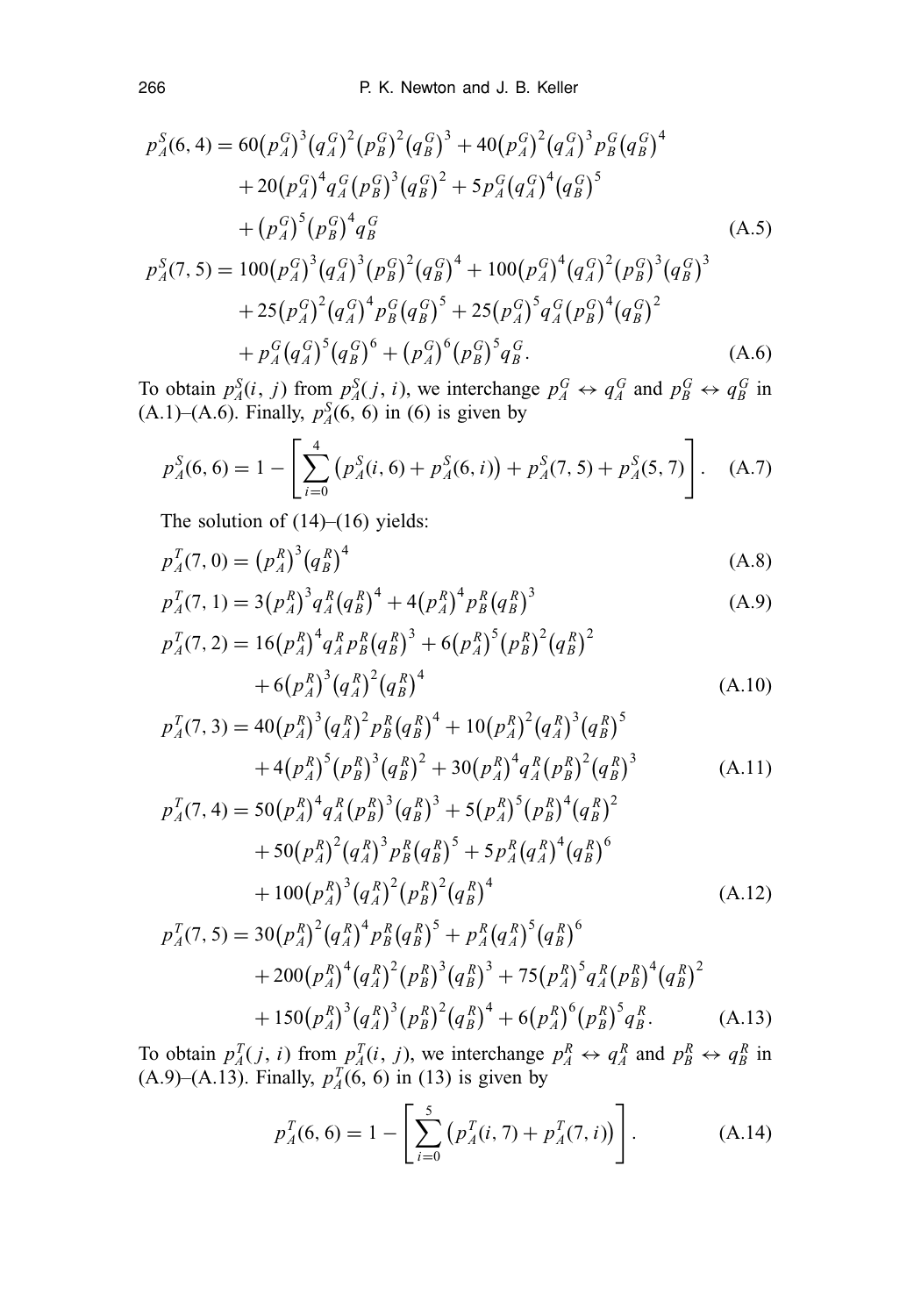The nonzero coefficients  $a_{ij}^S(n) = b_{ij}^S(n)$  are given by

$$
a_{20}^{S}(1) = 6, \t a_{21}^{S}(1) = -24, \t a_{22}^{S}(1) = 36, \t a_{23}^{S}(1) = -24, \t a_{24}^{S}(1) = 6,
$$
  
\n
$$
a_{30}^{S}(1) = -9, \t a_{31}^{S}(1) = 51, \t a_{32}^{S}(1) = -99, \t a_{33}^{S}(1) = 81, \t a_{34}^{S}(1) = -24,
$$
  
\n
$$
a_{40}^{S}(1) = 3, \t a_{41}^{S}(1) = -24, \t a_{42}^{S}(1) = 60, \t a_{43}^{S}(1) = -60, \t a_{44}^{S}(1) = 21.
$$
\n(A.15)

$$
a_{10}^{S}(2) = 5, \t a_{11}^{S}(2) = -25, \t a_{12}^{S}(2) = 50, \t a_{13}^{S}(2) = -50,
$$
  
\n
$$
a_{14}^{S}(2) = 25, \t a_{15}^{S}(2) = -5,
$$
  
\n
$$
a_{20}^{S}(2) = -16, \t a_{21}^{S}(2) = 124, \t a_{22}^{S}(2) = -336, \t a_{23}^{S}(2) = 424,
$$
  
\n
$$
a_{24}^{S}(2) = -256, \t a_{25}^{S}(2) = 60
$$
  
\n
$$
a_{30}^{S}(2) = 18, \t a_{31}^{S}(2) = -198, \t a_{32}^{S}(2) = 696, \t a_{33}^{S}(2) = -1080,
$$
  
\n
$$
a_{34}^{S}(2) = 774, \t a_{35}^{S}(2) = -210
$$
  
\n
$$
a_{40}^{S}(2) = -8, \t a_{41}^{S}(2) = 124, \t a_{42}^{S}(2) = -560, \t a_{43}^{S}(2) = 1060,
$$
  
\n
$$
a_{44}^{S}(2) = -896, \t a_{45}^{S}(2) = 280
$$
  
\n
$$
a_{50}^{S}(2) = 1, \t a_{51}^{S}(2) = -25, \t a_{52}^{S}(2) = 150, \t a_{53}^{S}(2) = -350,
$$
  
\n
$$
a_{54}^{S}(2) = 350, \t a_{55}^{S}(2) = -126.
$$
\n(A.16)

The nonzero coefficients  $a_{ij}^T(n) = b_{ij}^T(n)$  are given by  $a_{30}^T(1) = 4$ ,  $a_{31}^T(1) = -16$ ,  $a_{32}^T(1) = 24$ ,  $a_{33}^T(1) = -16$ ,  $a_{34}^T(1) = 4$ ,  $a_{40}^T(1) = -3$ ,  $a_{41}^T(1) = 16$ ,  $a_{42}^T(1) = -30$ ,  $a_{43}^T(1) = 24$ ,  $a_{44}^T(1) = -7$ . (A.17)

$$
a_{20}^T(2) = 10, \t a_{21}^T(2) = -50, \t a_{22}^T(2) = 100, \t a_{23}^T(2) = -100,
$$
  
\n
$$
a_{24}^T(2) = 50, \t a_{25}^T(2) = -10
$$
  
\n
$$
a_{30}^T(2) = -24, \t a_{31}^T(2) = 166, \t a_{32}^T(2) = -424, \t a_{33}^T(2) = 516,
$$
  
\n
$$
a_{34}^T(2) = -304, \t a_{35}^T(2) = 70
$$
  
\n
$$
a_{40}^T(2) = 18, \t a_{41}^T(2) = -166, \t a_{42}^T(2) = 530, \t a_{43}^T(2) = -774,
$$
  
\n
$$
a_{44}^T(2) = 532, \t a_{45}^T(2) = -140
$$
  
\n
$$
a_{50}^T(2) = -4, \t a_{51}^T(2) = 50, \t a_{52}^T(2) = -200, \t a_{53}^T(2) = 350,
$$
  
\n
$$
a_{54}^T(2) = -280, \t a_{55}^T(2) = 84.
$$
  
\n(A.18)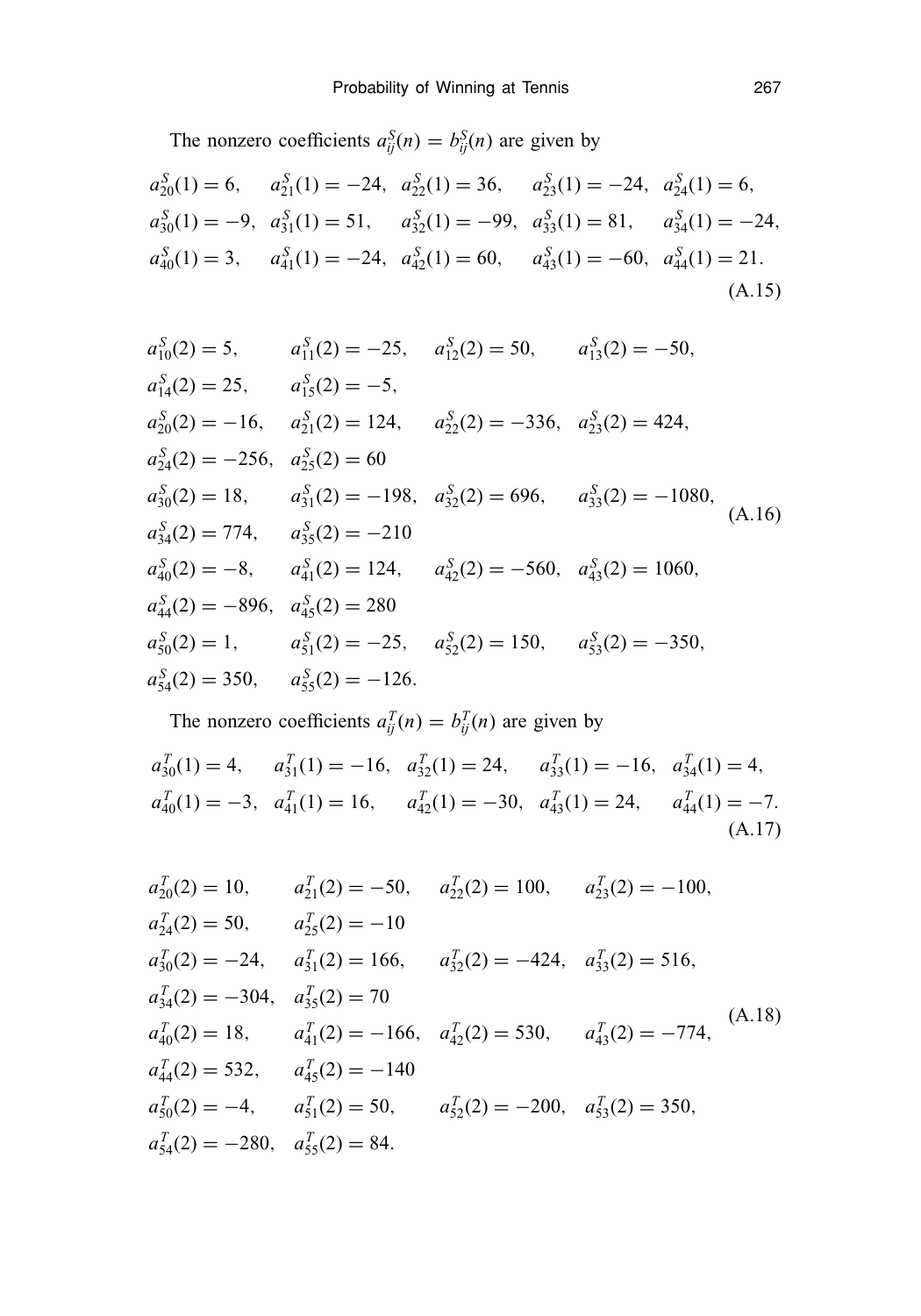$$
a_{10}^T(3) = 6, \t a_{11}^T(3) = -36, \t a_{12}^T(3) = 90, \t a_{13}^T(3) = -120,
$$
  
\n
$$
a_{14}^T(3) = 90, \t a_{15}^T(3) = -36, \t a_{16}^T(3) = 6
$$
  
\n
$$
a_{20}^T(3) = -25, \t a_{21}^T(3) = 230, \t a_{22}^T(3) = -775, \t a_{23}^T(3) = 1300,
$$
  
\n
$$
a_{24}^T(3) = -1175, \t a_{25}^T(3) = 550, \t a_{26}^T(3) = -105
$$
  
\n
$$
a_{30}^T(3) = 40, \t a_{31}^T(3) = -510, \t a_{32}^T(3) = 2200, \t a_{33}^T(3) = -4500,
$$
  
\n
$$
a_{34}^T(3) = 4800, \t a_{35}^T(3) = -2590, \t a_{36}^T(3) = 560
$$
  
\n
$$
a_{40}^T(3) = -30, \t a_{41}^T(3) = 510, \t a_{42}^T(3) = -2750, \t a_{43}^T(3) = 6750,
$$
  
\n
$$
a_{44}^T(3) = -8400, \t a_{45}^T(3) = 5180, \t a_{46}^T(3) = -1260
$$
  
\n
$$
a_{50}^T(3) = 10, \t a_{51}^T(3) = -230, \t a_{52}^T(3) = 1550, \t a_{53}^T(3) = -4550,
$$
  
\n
$$
a_{46}^T(3) = 6580, \t a_{55}^T(3) = -5620, \t a_{56}^T(3) = 1260,
$$
  
\n
$$
a_{60}^T(3) = -1, \t a_{61}^T(3) = 36, \t a_{
$$

## **References**

- 1. S. R. CLARKE and D. S. DYTE, Using official tennis ratings to estimate tournament chances, preprint, 2002.
- 2. R. T. STEFANI, Survey of the major world sports rating systems, *J. Appl. Stat.* 24(6):635–646 (1997).
- 3. J. B. KELLER, Probability of a shutout in racquetball, *SIAM Rev.* 26:267–268 (1984).
- 4. J. RENICK, Optimal strategies at decision points in singles squash, *Res. Quart. Exercise Sport* 47:562–568 (1976).
- 5. J. B. KELLER, Tie point strategies in badminton, preprint, 2003.
- 6. B. P. HSI and D. M. BURYCH, Games of two players, *Appl. Stat.: J. R. Stat. Soc. C* 22(1):86–92 (1971).
- 7. W. H. CARTER and S. L. CREWS, An analysis of the game of tennis, *Am. Stat.* 28(4):130–134 (1974).
- 8. G. H. POLLARD, An analysis of classical and tie-breaker tennis, *Austr. J. Stat.* 25:496–505 (1983).
- 9. F. J. G. M. KLAASSEN and J. R. MAGNUS, Are points in tennis independent and identically distributed? Evidence from a dynamic binary panel data model, *J. Am. Stat. Assoc.* 96(454):500–509 (2001).
- 10. S. L. GEORGE, Optimal strategy in tennis: A simple probabilistic model, *Appl. Stat.: J. R. Stat. Soc. C* 22(1):97–104 (1973).
- 11. R. E. MILES, Symmetric sequential analysis: The efficiencies of sports scoring systems (with particular reference to those of tennis), *J. R. Stat. Soc. B* 46(1):93–108 (1984).